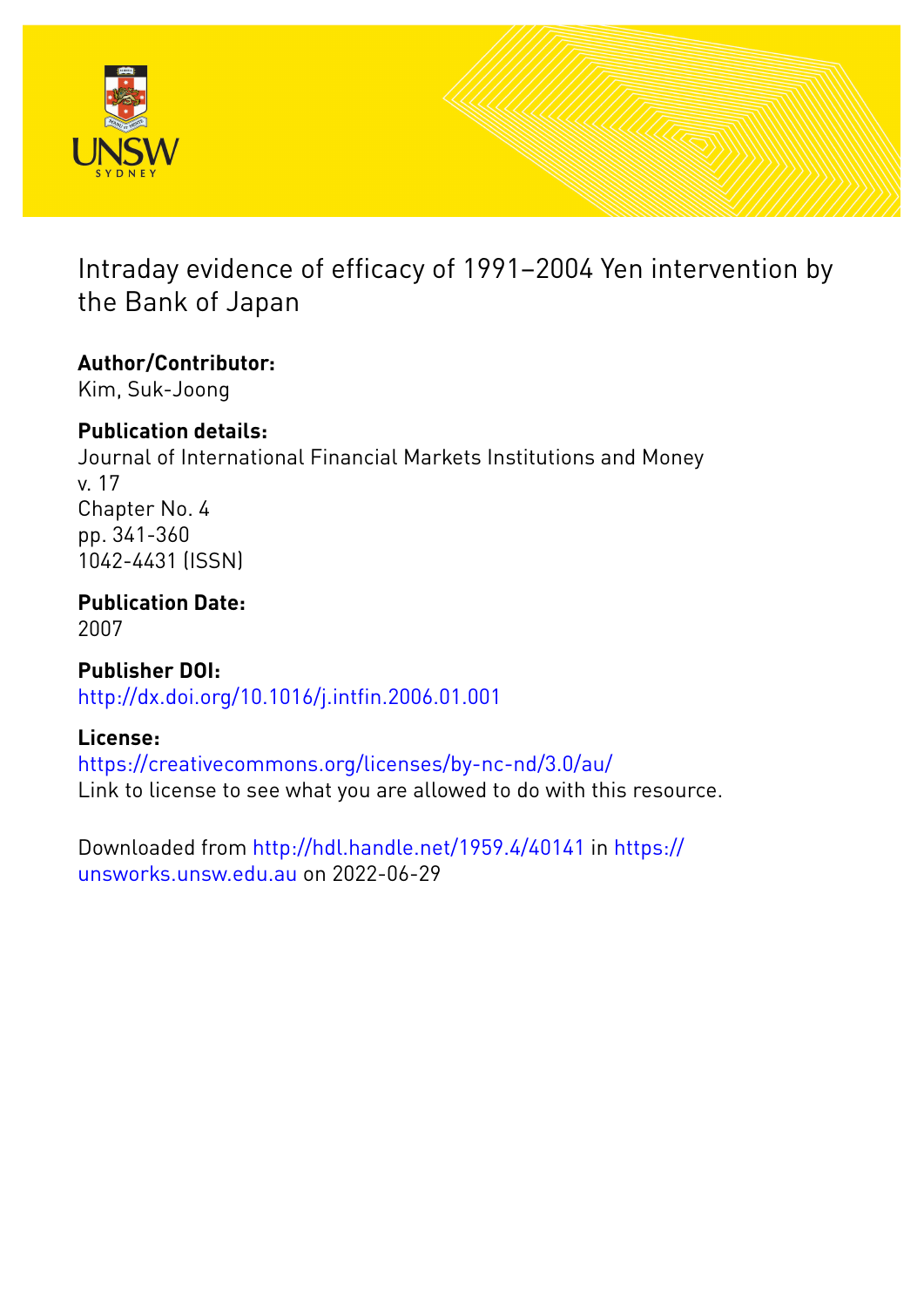## **Intraday evidence of efficacy of 1991-2004 Yen intervention by the Bank of Japan\***

#### **Suk-Joong Kim**

School of Banking and Finance, The University of New South Wales, SYDNEY NSW 2052 Australia, Tel: +61 2 9385-4278, Fax: +61 2 9385-6347, Email: s.kim@unsw.edu.au

#### **Abstract:**

This paper investigates the intraday efficacy of Yen intervention conducted by the Bank of Japan. Segmenting a 24 hour calendar day into three business hours – onshore and two offshore hours – I examine both contemporaneous and *ex post* intervention effects on the Yen/USD exchange rate. Prior to June 1995, intervention moved the exchange rate in the wrong direction and the level of volatility is significantly raised during Tokyo business hours. This is due to the well-known simultaneity bias. However, during the first overnight hours (London business hours) the simultaneity bias is significantly reduced and by the second overnight hours (New York afternoon hours) intervention successfully reversed the exchange rate trends and reduced the volatility. Post June 1995, intervention had an immediate effect of reversing the exchange rate trend and it remained effective, although at reduced magnitude, throughout overnight horizons. A volatility reducing effect is significant from the first overnight horizon and its effectiveness rises in the second overnight horizon.

January 2006

#### **JEL Classification:** E44, G14, G15

**Keywords:** Bank of Japan, Yen intervention, Intraday exchange rate volatility

*Published in Journal of International Financial markets, Institutions and Money 17, 341-360, 2007, doi:10.1016/j.intfin.2006.01.001* 

\* I acknowledge insightful comments of an anonymous referee that greatly helped the quality of this paper. I also wish to thank Ike Mathur, the editor, for the professional review process. Remaining errors, if any, are my own.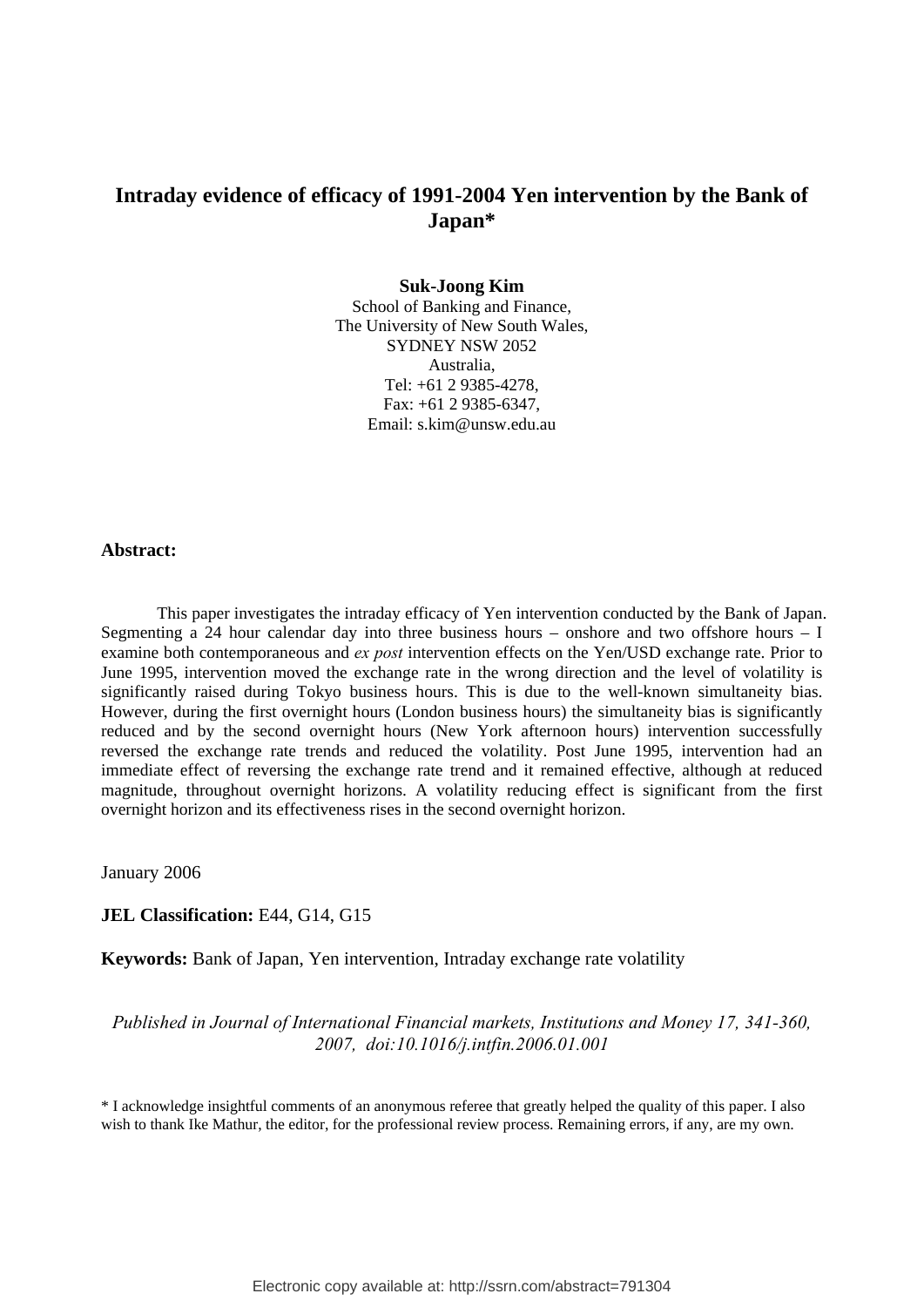#### **1. Introduction**

The paper examines the relationship between intraday exchange rate movements and the Bank of Japan's (BOJ) interventions in the Yen/USD spot market. The BOJ has been one of the most active central banks in the foreign exchange market in the last fifteen years. It has the distinction of having made perhaps the biggest ever intervention in a day (USD20.3 billion sales on April 10 1998), when all East Asian currencies were depreciating, and Japan, on the brink of a full scale financial crisis, was proposing a massive fiscal expansion package. Since then the continued USD purchase interventions led to the BOJ accumulating USD 653 billion of foreign exchange reserves by the end of 2003, which represented almost 22% of all official reserves held globally. US FED, the other contributor in the Yen intervention scene, however, has been abstaining from the market since its last Yen purchase on 17 June 1998.

Until the release of historical intervention data by the Japanese Ministry of Finance in July 2001, researchers had to rely on secondary and often inaccurate sources of data such as press reports (Chang and Taylor, 1998; Frenkel, Pierdzioch and Stadtmann, 2004a). Since the release, a long list of researchers has investigated various aspects of the BOJ interventions. This literature has tested the effectiveness of intervention by determining whether the level and volatility of exchange rate returns are affected in the desired direction, or if prominent trends are reduced (Chabound and Humpage, 2003; Fatum and Hutchison, 2003; Beine, 2004; Nagayasu, 2004b; Frenkel, Pierdzioch and Stadtmann, 2005). A common finding is that the BOJ's intervention was able to influence the Yen only after 1995, especially when the interventions were coordinated with the US FED. However, pre-1995 period shows a somewhat disappointing pattern of a Yen purchase (sale) being associated with a Yen depreciation (appreciation) which might lead to an erroneous conclusion of intervention ineffectiveness. In addition, some researchers report a positive association between Yen intervention and Yen/USD volatility (Beine, 2004; Nagayasu, 2004a; Frenkel et al., 2005) and most claim the causal direction runs from intervention to volatility. The literature has also tested for possible determinants of central bank responses to exchange rate returns (Ito, 2002; Beine and Bernal, 2004; Frenkel, Pierdzioch and Stadtmann, 2004b; Ito and Yabu, 2004), and various definitions of exchange rate trend deviations were found to be useful in explaining BOJ's interventions.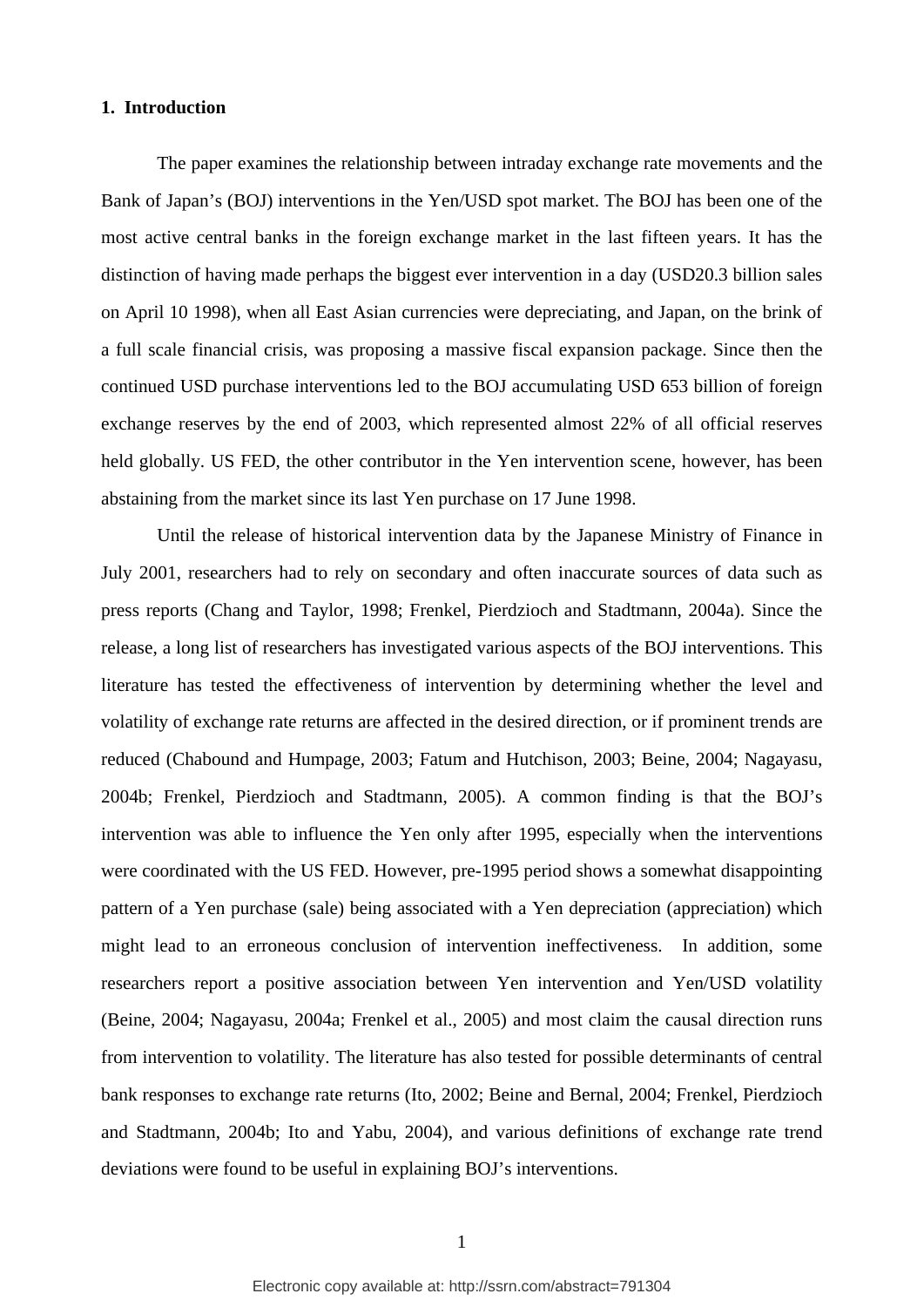The intervention literature, including Yen interventions, produced an overwhelming empirical conclusion that intervention moves the target exchange rate in the wrong direction and fuels volatility. This is mostly due to a simultaneity problem, which arises because of endogeneity of intervention and market conditions. The majority of the studies simply ignore the problem, whilst proposed solutions have made little leeway into distilling the precise *ex post*  volatility effects of intervention from the *ex ante* volatility that motivates intervention. Neely (2005a) provides a thorough survey of the issue of simultaneity in the recent literature and discusses the shortfalls of various proposed solutions to the issue.

The central contribution of this paper is to employ an innovative approach to addressing the simultaneity problem and investigate intraday patterns of intervention effectiveness applied to the BOJ's intervention operations in the Yen/USD spot market for the period 13 May 1991 to 16 March 2004. Recognising the fact that currency trading occurs twenty-four hours per day, whilst intervention occurs almost exclusively within a small time range: respective business hours of various central banks (Dominguez, 2003; Neely, 2001), a 24-hour trading day is divided into three trading time horizons isolating the segment of the trading day in which intervention and market conditions are endogenous. The breakdown of returns data this way allows us to examine the immediate *ex post* volatility effects of intervention at an intraday level, despite the availability of only daily intervention data, providing parsimonious but more powerful tests of intervention efficacy than prior studies<sup>1</sup>. It also allows the investigation of the time path of intervention effectiveness to ascertain the potential differential speed of intervention effectiveness in the first and second moments of exchange rate changes.

 The main results of this paper are summarized as follows. i) Prior to June 1995, Yen interventions moved the Yen/Dollar exchange rate in the wrong direction and the level of volatility is significantly raised during Tokyo business hours. This is due to the well-known simultaneity bias. ii) More importantly, during the first overnight horizon (London hours and New York morning business hours) the simultaneity bias is significantly reduced and by the second overnight horizon (New York afternoon hours) intervention successfully reversed the

<sup>&</sup>lt;sup>1</sup> Due to unavailability of time stamped intervention data, higher frequency analysis in not an option. However, even if such data were to be made available, tick by tick analysis of intervention effectiveness would not produce meaningful results as interventions tend not to be in one transaction, rather they are spread across trading day. Further discussion is provided in section 2.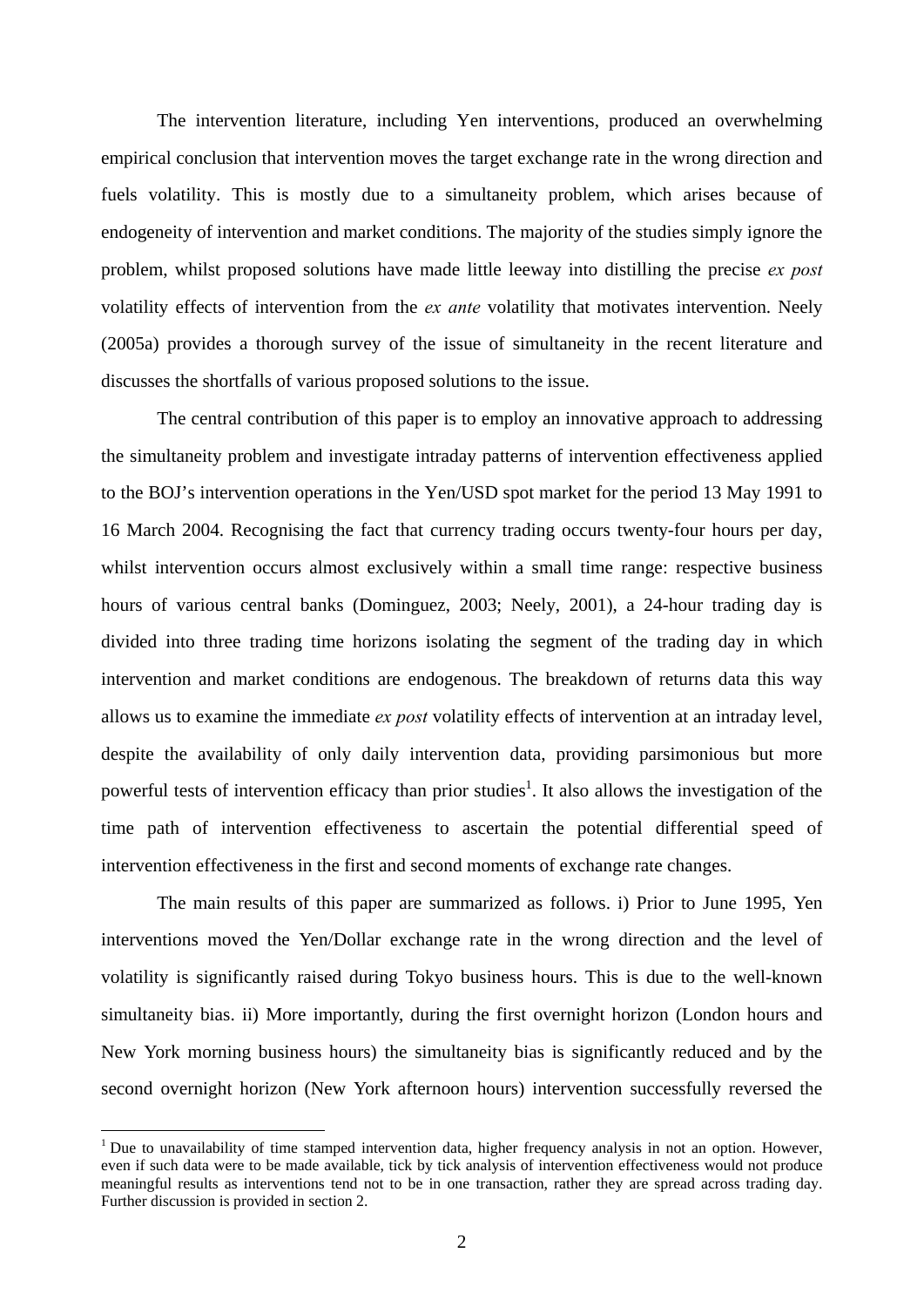exchange rate trend and reduced the volatility. iii) Post June 1995, intervention had an immediate effect in reversing the exchange rate trend and remains effective, although at reduced magnitudes, throughout the two overnight horizons. However, intervention has a volatility reducing effect only from the first overnight horizon and its effectiveness rises in the second overnight horizon. iv) In general, intervention effect on the exchange rate trend is shown immediately during Tokyo business hours and decays or reverses through overnight hours, whereas volatility response is either small or insignificant at first and then intensifies through overnight hours. Thus, this paper provides a significant contribution to the literature by providing unambiguous evidence of BOJ's intervention effectiveness and presenting important insights into the differing speeds of exchange level and volatility responses to intervention.

 The rest of the paper is organised as follows. Section 2 discusses the literature with a focus on the issue of simultaneity. Section 3 contains data description, and the modelling issues are discussed in Section 4. The estimation results and their implications are presented in Section 5. Finally, Section 6 provides conclusions.

#### **2. Literature review – Unresolved simultaneity bias in intervention**

 Despite the existence of voluminous literature on the effectiveness of foreign exchange intervention, there has been much confusion regarding intervention efficacy in influencing the direction and volatility of exchange rate movements. Considering the magnitude of daily volume in the foreign exchange market - 1.9 trillion USD per day in 2004 (BIS, 2005) - successful reversal of exchange rate trends by intervention depends crucially on a number of factors (e.g. size of intervention, whether intervention is a part of a continued campaign, whether intervention is coordinated between two affected central banks, credibility of intervention, etc.). More realistically, however, trend reduction would be a more realistic aim, and if so, one would find intervention purchase (sale) being associated with currency depreciation (appreciation) during the days of intervention even if the intervention aim is met.

 As for the volatility effect, intervention has the potential to either fuel or calm exchange rate volatility by either increasing or decreasing imbalances in the distribution of information, opinions, and inventories across the market microstructure. The empirical literature, in general,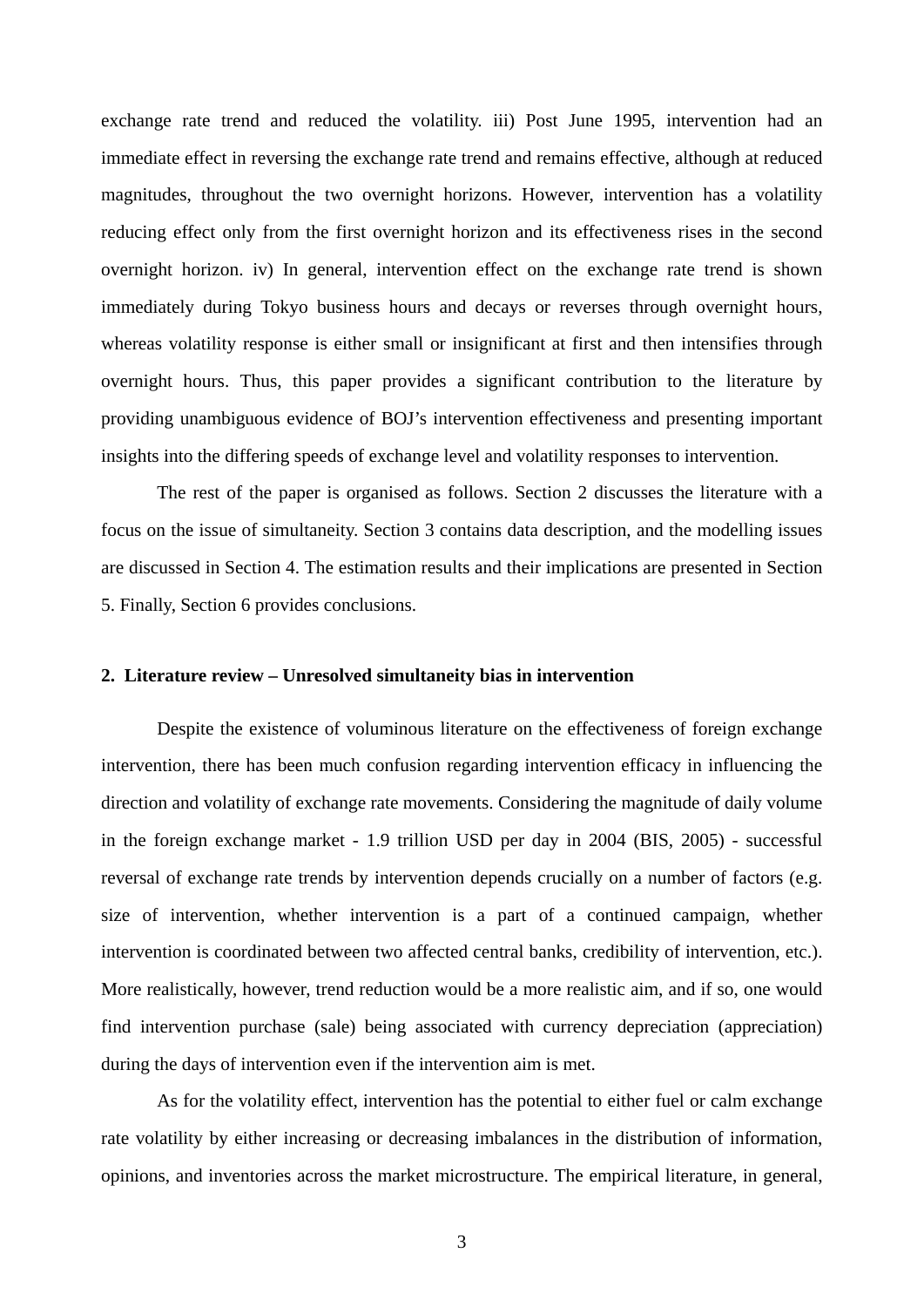has been unable to determine whether or not intervention successfully breaks bandwagon effects and calms volatility in practice, due to the simultaneity problem. The primary problem with the general conclusion of the existing literature arises from the use of daily data frequencies in intervention studies (largely because intervention data are usually released in daily frequency). However, detecting high volatility on intervention days may indicate that high volatility is a motivation for, as opposed to manifestation of, intervention. Intervention authorities specify that they aim to calm disorderly market conditions, with strong empirical evidence that they do react to high volatility (Kim and Sheen, 2002, for the Reserve Bank of Australia; and Dominguez and Frankel, 1993; Almekinders and Eijffinger, 1996; Baillie and Osterberg, 1997b; and Dominguez, 1998 for the US FED). Thus, the direction of causality between intervention and volatility is ambiguous at daily frequency. This problem is overwhelmingly ignored by the empirical literature, which assumes that the decision to intervene is made exogenously, without considering prevailing market conditions. Kearns and Rigobon (2005) describe this as the "critical barrier" to distilling the true efficacy of intervention.

 The majority of the literature concludes, mostly with GARCH methodologies, that intervention fuels rather than calms volatility and moves exchange rates in the opposite direction to what is desired on the days of intervention. These include Connolly and Taylor (1994), Baillie and Osterberg (1997a, 1997b), Chang and Taylor (1998), Dominguez (1998), Baillie *et al* (1999), Doroodian and Caporale (2001), and Hillebrand and Schnabl (2003). Other studies have come to similar conclusions using other methodologies, such as the volatility implied in option prices (Bonser-Neal and Tanner, 1996; Dominguez, 1998; Galati and Melick, 1999). Neely (2005a) provides an excellent survey of most of these studies. The vast majority of the above literature pertains to the US Federal Reserve, the Bank of Japan and the Bundesbank interventions.

 There are essentially two approaches in handling the simultaneity issue, modeling approach and data approach. The former aims to address the simultaneity by devising econometric models that avoid the endogeneity of intervention variables when modeling the intervention effects on exchange rates. This might be accomplished by utilizing instrument variables that are highly correlated with interventions but not correlated with exchange rate movements. If such instruments can be found, one might carry out an instrumental variable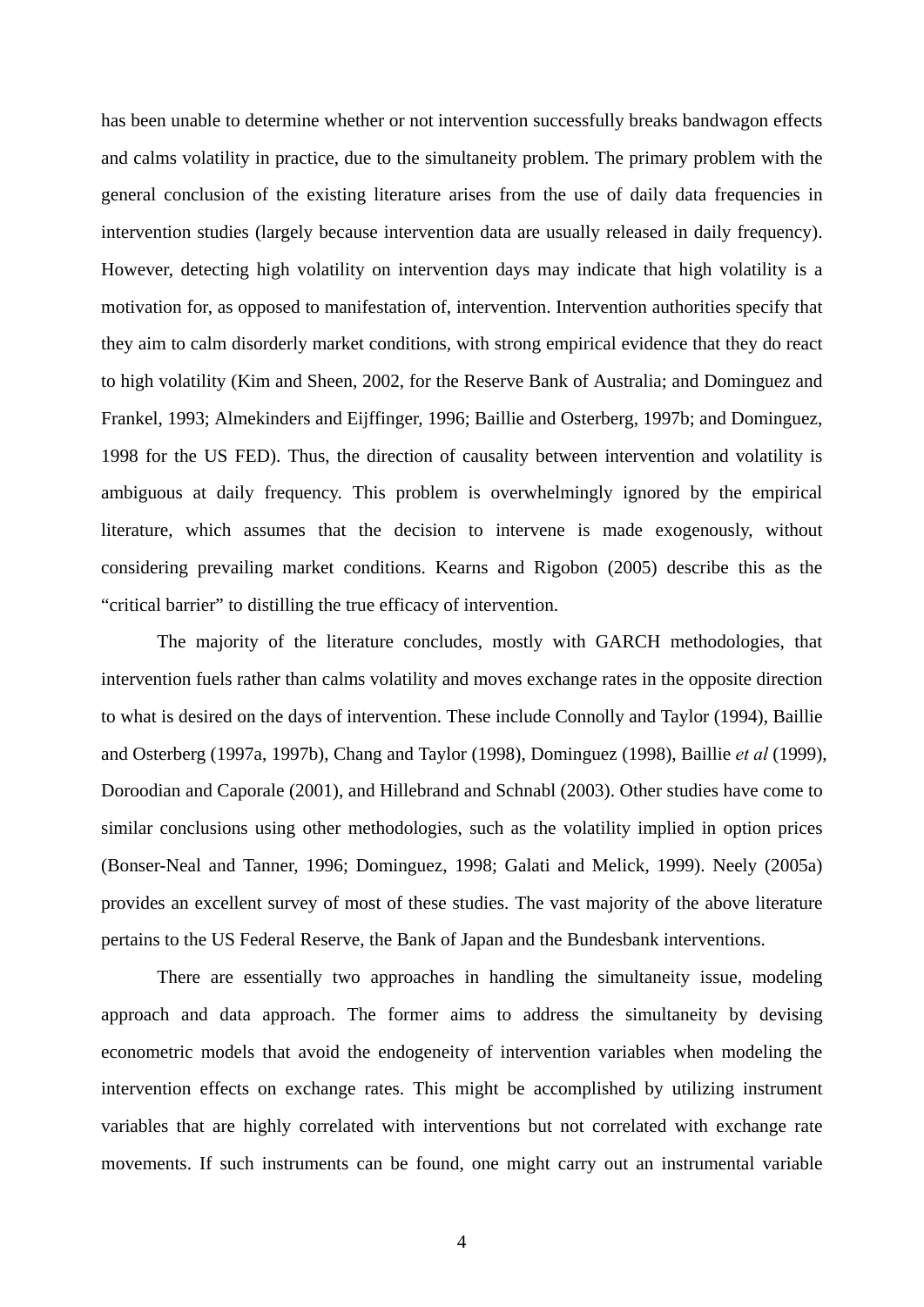estimation on the first and second moments of exchange rate changes on the days of intervention. Alternatively, exchange rate changes and interventions can be jointly modelled as a part of systems estimation. However, parametric representation of such a system is very difficult, if not impossible, because of the non-standard nature of the distribution of the intervention variable. The intervention variable has three distinct types of observations, positive and negative values and zeroes, and so it would be appropriate to treat the intervention variable to have been generated from a mixture of three distributions rather than one continuous distribution. This makes it very difficult to jointly model intervention with exchange rate changes, which have a continuous distribution.<sup>2</sup> Kearns and Rigobon (2005) make a contribution in this regard. They estimated a simulated GMM model of the mean equations of intervention reaction function and exchange rate changes. However, Neely (2005a) states that their approach might be subject to the well-known Lucas critique. Neely (2005b) instead proposes that a properly identified system of exchange rate change and intervention equations incorporating nonlinearity in the reaction function (via a friction model) supports the idea of intervention effectiveness. The development of equivalent variance equation frameworks would also be meritorious.

 On the other hand, the data oriented approach mostly aims to circumvent simultaneity by examining the lagged effects of intervention, so that the decision to intervene is pre-determined. However, lagged results using daily data are usually statistically insignificant (Baillie and Osterberg, 1997a; Lewis, 1995). Daily data are of too low a frequency to effectively distil the *ex post* effects of intervention. This has led to the use of ultra-high frequency (UHF) of 5 or 10minute quote data, particularly for the USD, the Yen and the Deutschemark. Identifying the precise time-stamp of intervention trades is vital in these studies, yet transaction data are not released by most intervention authorities.<sup>3</sup> The UHF literature is forced to employ a rough proxy of intervention, the time stamp of Reuters newswire reports, requiring arbitrary assumptions regarding the time lag between intervention transaction and news reports. The assumed lag varies substantially, between 10 minutes and 2 hours, introducing greater ambiguity into results.

 $2$  Kim and Sheen (2002) use a friction model which specifically addresses this mixture of distributions in the intervention variable, albeit with a partial equilibrium framework, in investigating the reaction function of the RBA intervention. Ito and Yabu (2004) applied a simplified friction model to the BOJ intervention data.

<sup>&</sup>lt;sup>3</sup> A recent notable exception is the release of Swiss National Bank transaction data (see Fischer and Zurlinden, 1999, Pasquariello, 2002, Payne and Vitale, 2003).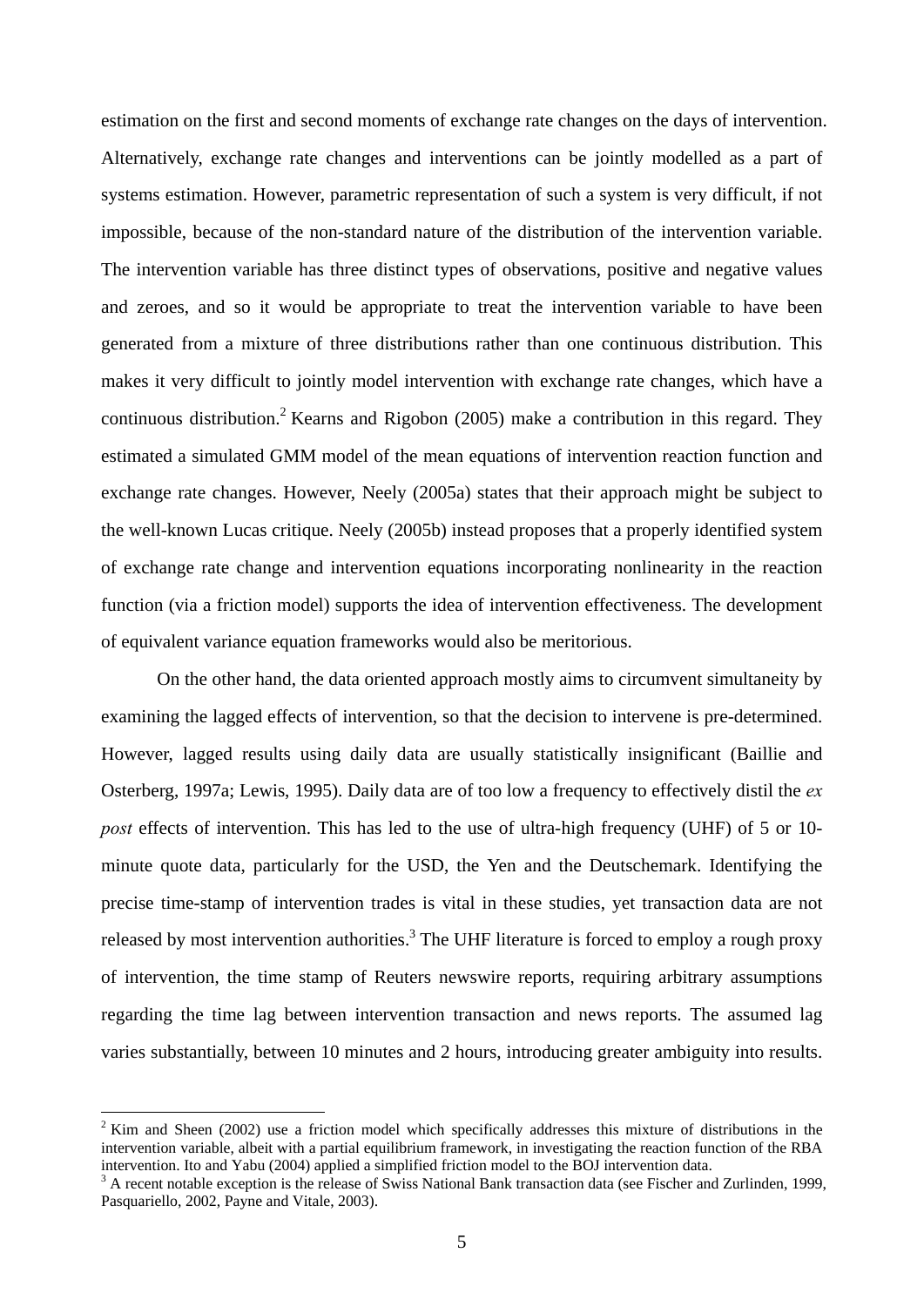Further, Fischer (2003) finds the Reuters news reports are in fact highly "deficient in capturing the timing of intervention rounds" (p.2), leading him to directly challenge the findings of the UHF literature. In all, the inaccuracy of the Reuters reports, and the ambiguity introduced by the assumption of arbitrary time lags, leaves the UHF studies impotent to distil the *ex post* volatility effects of intervention, as there is an over-disaggregation of returns. This fact is highlighted by the conclusions of the UHF studies themselves. Peiers (1997), Chang and Taylor (1998), Dominguez (2003) all find that volatility precedes their intervention proxy, but still conclude that this volatility is caused by intervention, due to order flow learning.

 In this paper, I adopt an innovative approach to isolating holding periods that are endogenous and those that are relatively free from this endogeneity.<sup>4</sup> Thus, this is a data oriented approach to investigating intervention effectiveness that would yield credible and important insights into the intraday intervention efficacy.

#### **3. Data analysis**

1

#### *3.1. Intervention data*

The BOJ intervention is measured in billions of Yen, and the data cover the period 13 May 1991 to 16 Mar 2004, containing 344 intervention transactions. A positive value indicates a purchase of USD (or sale of Yen), a negative value a sale of USD (or purchase of Yen), in line with the standard definition in the literature. Yen intervention is normally carried out by the BOJ in the Tokyo market, however, on some occasions, the US FED followed up with its own Yen intervention in the same direction during the New York business hours. There were 22 such coordinated interventions in the sample. The historical data on the BOJ and the US FED interventions in the Yen/USD market are publicly available<sup>5</sup>. The full sample can be split into two sub-samples to account for the two distinct phases of BOJ interventions. The emergence of Dr. Sakakibara (better known as 'Mr. Yen' in the Western markets) as the new Director of

<sup>&</sup>lt;sup>4</sup> In a similar vein, Neely (2002) analysed intraday (over several hours) trading rule profits against central bank interventions and, in the cases of the U.S., German and Swiss cases, he reports that highest returns preceded interventions by less than 24 hours.

<sup>&</sup>lt;sup>5</sup> The BOJ data are available from www.mof.go.jp/english/e1c021.htm, and the U.S. FED data is available from www.newyorkfed.org/pihome/news/forex/. The intervention statistics are released with a lag in both cases. The BOJ does not announce its interventions when they occur so the foreign exchange market participants generally find out, contemporaneously, through informal channels. However, Frenkel et al (2004a) reports that the interventions are not, in general, perceived by the public when they occur.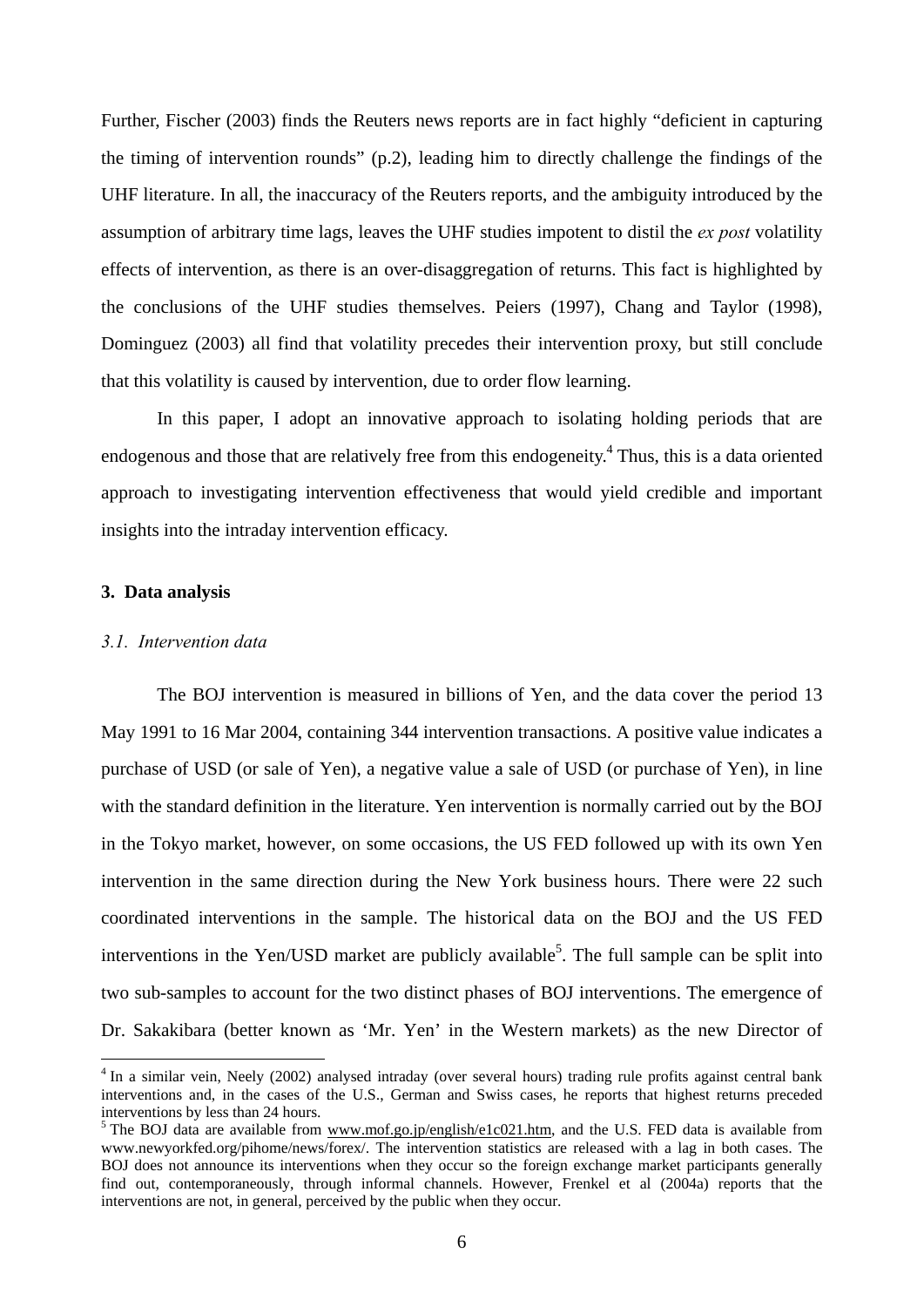International Finance Bureau at the Ministry of Finance and Economics in 1995 marked a new era where interventions were less frequent but substantially larger in size. In order to account for this structural break I split the sample on 20 June 1995 (as in Ito, 2002, Ito and Yabu, 2004). Except for a handful of occasions (six) in 1997 and 1998, the BOJ sold Yen in second 2.

Table 1 reports the intervention statistics for the full and the two sub-samples. For the full sample, there were 344 BOJ interventions and most were positive (311 positives compared to 33 negatives). The widely-held belief is that the BOJ was mostly attempting to reduce the level of excess demand for Yen by these interventions. The average size of intervention is 198.5 billion Yen and it ranges from as low as 0.1 (3.2) to 1,666.4 (2,620.1) billion Yen for intervention purchases (sales) of USD. Interventions were often followed by reinforcing interventions in the same direction. Given that there was a BOJ intervention, the probability of another intervention in the same direction the following day is 0.62 The probability of a three successive interventions is 0.44. Most of the interventions were concentrated in sample 1, accounting for 166 out of 213 days. However, the size of transactions increased drastically, with the average Yen sale (purchase) increasing from Yen 50.2 (29.2) to 328 (684.4) billion in sample 2. The US FED interventions were modest in size compared to the BOJ transactions, and were designed to support the BOJ transactions initiated in the Tokyo market shortly before the New York market opening, as shown by the probability of the FED intervention being coordinated with a prior BOJ intervention being one. As with the BOJ activities, the FED interventions were concentrated in the first sample (18 out of total of 22 transactions).

#### *3.2. Yen/USD exchange rate*

The foreign exchange market is global and decentralised, trading continuously 24 hours a day. Trading of Yen occurs through the Tokyo business hours, continuing into London and then New York business hours, and then back to the Tokyo hours, and so forth. Neely (2001) and Dominguez (1998, 2003) report that central banks typically intervene within their own business hours, and Canales-Kriljenko et al (2003) prescribes that intervention should generally be conducted on-shore, as this will improve access to market intelligence. The Bank of Japan (2000) states that "Foreign exchange interventions are usually conducted in the Tokyo market.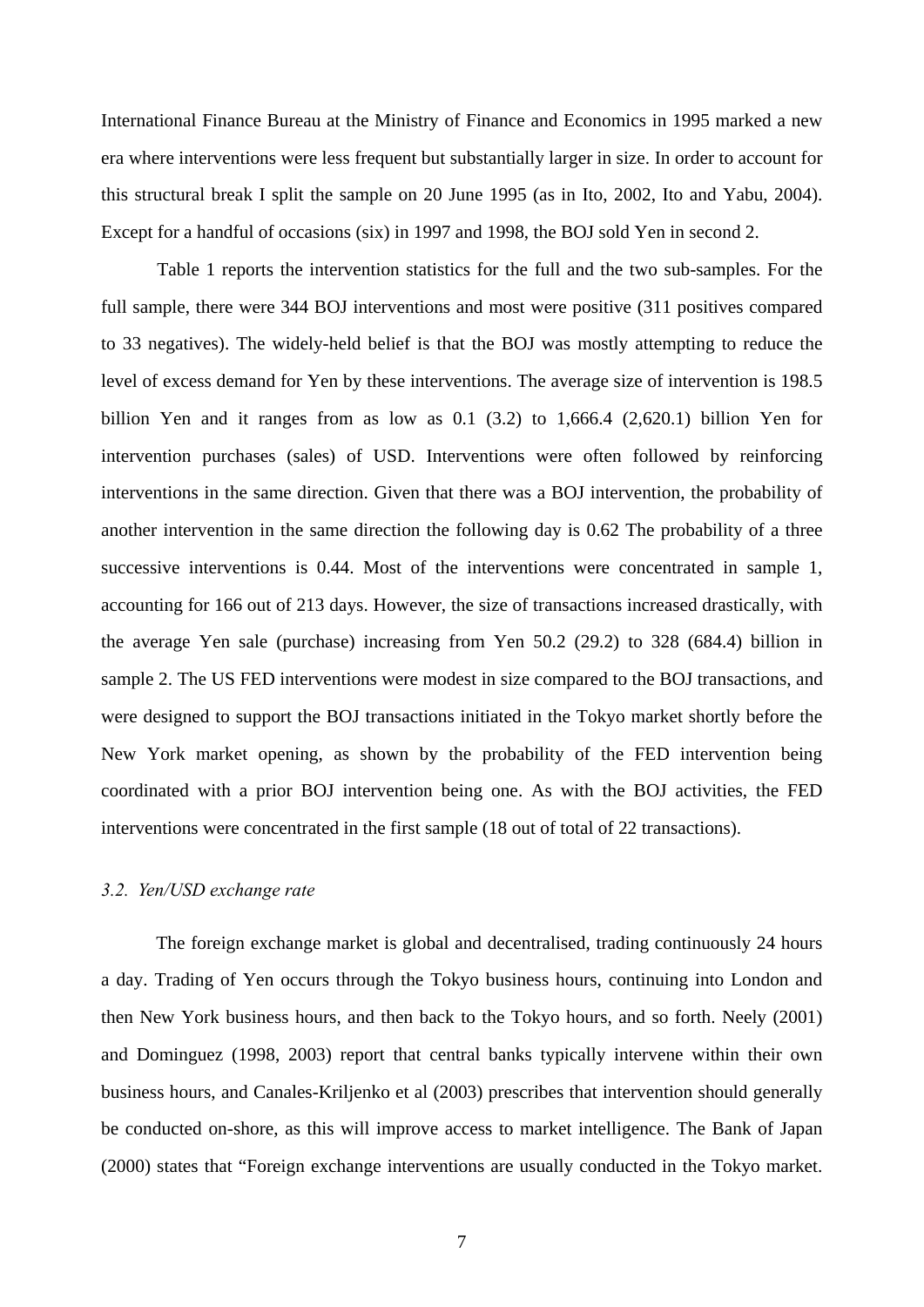However, as most of the trading shifts to European markets after around 5:00 pm JST and then to the New York market, in cases where it is considered necessary to intervene during these hours, the Bank of Japan, as the agent of the Minister of Finance, requests foreign monetary authorities to conduct interventions on behalf of the Bank (entrustment intervention)." Dominguez (2003) notes that "According to the Reuters times-stamp, on average….. the BOJ intervenes at 3:56:36 GMT (or around the Tokyo lunch hour), p. 29".

A 24-hour trading day is broken down into smaller, intraday horizons in order to isolate that part of the trading day in which intervention mostly occurs and is thus endogenous with exchange rate movements. Figure 1 illustrates this parsimonious isolation of the endogenous part of the trading day, showing a full 24-hour period from JST 7am<sub>t</sub> to 7am<sub>t+1</sub>. The  $\otimes$  symbol indicates the points at which Yen/USD indicative quotes are gathered. The exchange rate is collected at three points during the 24 hour period: i) Tokyo opening at 07:00 JST (GMT 22:00, t-1), ii) Tokyo closing at 17:00 JST (GMT 08:00), and iii) London closing at 17:00 GMT (02:00 JST, t+1). The two Tokyo quotes are sourced from Bloomberg and the London close rate is from Datastream. Using the three exchange rate series, the following return horizons (holding periods) are constructed:

- *Daily (D):* Daily return measured as continuously compounded return from 7am JST at day t (22:00) GMT, t-1) to 7 am JST at day t+1,  $\log(ER_{t+1}^{J-Open} / ER_{t}^{J-Open}) \times 100$ *J Open*  $ER_{t+1}^{J-Open}/ER_t^{J-Open}) \times 100$ .
- *IntraDaily (ID) Tokyo business hours:* Intra-daily return measured from 7am JST at day t (22:00 GMT, t-1) to 5pm JST (08:00 GMT at day t),  $log(ER_t^{J-Close} / ER_t^{J-Open}) \times 100$ .
- *Overnight hours 1 (ON1) GMT 08:00–17:00:* First overnight return measured from 5pm JST (08:00 GMT at day t) to 5pm London close (17:00 GMT at day t),  $log(ER_t^{LD-Close}/ER_t^{J-Close}) \times 100$ . This is London business hours and New York morning trading hours
- *Overnight hours2 (ON2) GMT 17:00-22:00:* Second overnight return measured from 5pm London close at day t  $(17:00 \text{ GMT}$  at day t) to 7 am JST at day t+1,  $\log (ER_{t+1}^{J-Open} / ER_{t}^{LD-Close})\times 100$ *LD Close*  $ER_{t+1}^{J-Open} / ER_t^{LD-Close}) \times 100$ . This is New York afternoon trading hours.

Bank of Japan (2000) states that the BOJ and the Ministry of Finance make intervention decisions on the basis of overnight and daily exchange rate developments and so the known exchange rate just before the interventions is the Tokyo opening rate.<sup>6</sup> Thus, I chose the Tokyo opening rate for the exchange rate so that not only the BOJ interventions but also the US FED interventions are relevant when calculating daily returns (D). Tokyo hours (ID) suffer from

<sup>&</sup>lt;sup>6</sup> This essentially is New York closing rate.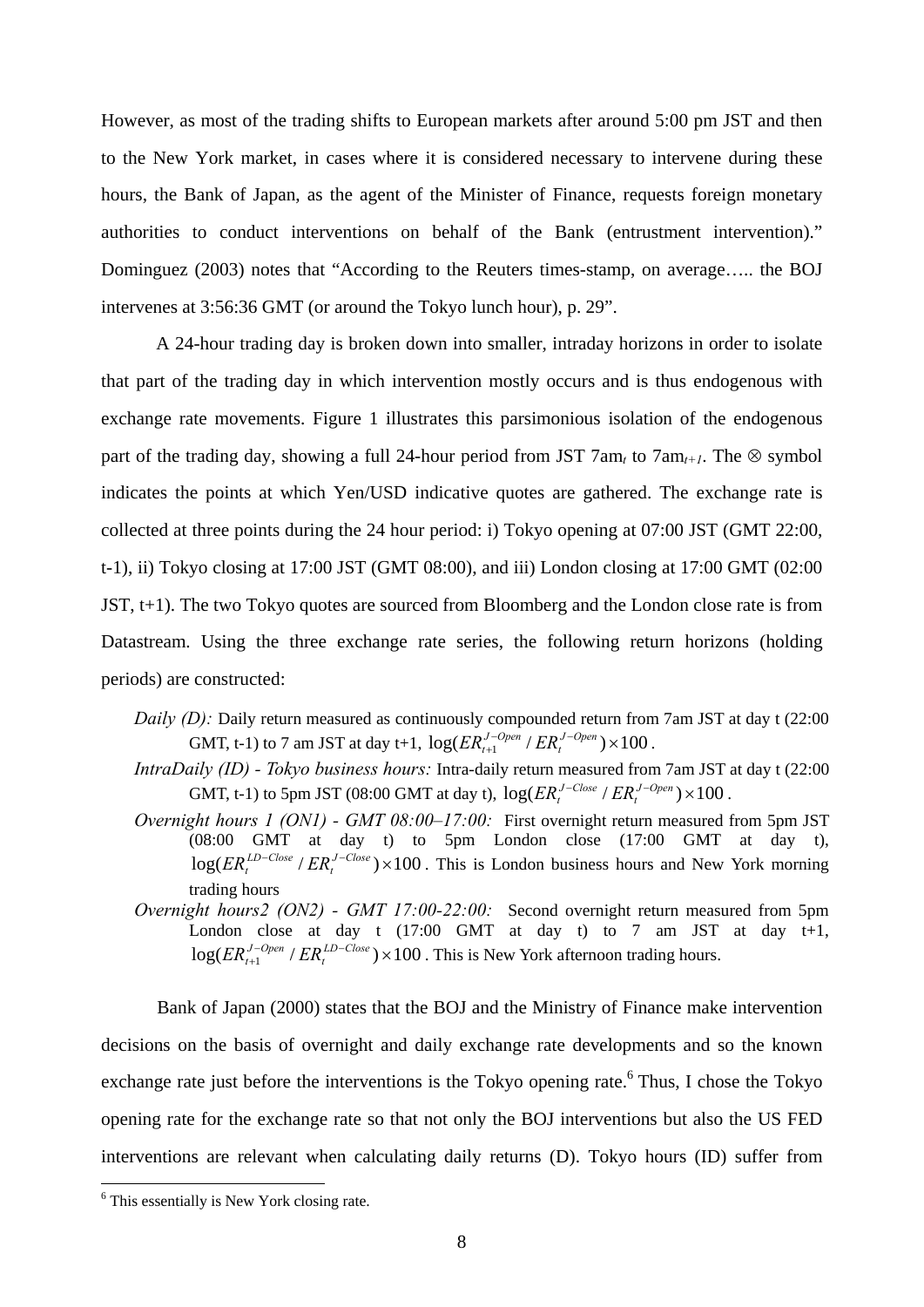simultaneity, whilst overnight hours (London hours, ON1 and New York afternoon hours, ON2) do not. Therefore, the simultaneity bias is isolated and the *ex post* effects of intervention are investigated over the overnight horizons. This is despite the availability of only daily intervention data, and the analyses do not rely on rough proxies of intervention.

Table 2 reports the summary statistics of the exchange rate returns for the four holding periods over the three time periods – pre-1995, post-1995 and full sample. It is evident that returns are non-normal and leptokurtic. Negative skewness is observed in all cases except for the second overnight hours. It is shown that most of the daily volatility is emanating from the two overnight hours and this confirms the common finding in the literature that report higher volatility being associated with overnight asset returns compared to intraday returns. This volatility pattern may be attributable to a number of factors, such as liquidity, volume, and information arrival.<sup>7</sup> Most important, however, is the fact that the three horizons are of unequal length. Longer horizons allow more time for price movements, and will be typified by a wider distribution of returns. The longest horizon is overnight 1 (10 hours), followed by Tokyo hours (9 hours) and overnight 2 (5 hours). In addition, the unconditional distribution of the returns data is leptokurtic, indicating a relative abundance of extreme returns. The Jarque-Bera test statistic shows strong evidence of non-normality in all cases. Significant serial correlation is observed in the second moments in all cases except for the second overnight horizon in sample 1. In general, first moment serial correlation is not present in the returns. The observed characteristics of the return series - skewed, leptokurtic, non-normal and volatility clustering - warrants the use of a conditional heteroskedasticity model such as GARCH (see Bollerslev, Engle and Nelson, 1994).

#### **4. Econometric methodology**

1

To capture the intraday mean and volatility effects of intervention, an AR-log-GARCH (1,1) model is fitted to each of the three intraday as well as daily horizons.

$$
s_t^h = \alpha_0 + \alpha_{h1} s_t^{h-1} + \alpha_{h2} s_t^{h-2} + \alpha_{h3} s_{t-1}^h + \alpha_{IntvBOJ} IntvBOJ_t + \alpha_{IntvFED} IntvFED_t + u_t
$$
 (1)  
\n
$$
u_t = \sigma_t \varepsilon_t \qquad \varepsilon_t \sim i.i.d.(0,1)
$$
\n
$$
\log(\sigma_t^h)^2 = \beta_0 + \beta_1 \log(\sigma_{t-1}^h)^2 + \beta_{h1} \left| s_t^{h-1} \right| + \beta_{h2} \left| s_t^{h-2} \right| + \beta_{\varepsilon} \left| \varepsilon_{t-1} \right|
$$
\n
$$
+ \beta_{IntvBOJ} \left| IntvBOJ_t \right| + \beta_{IntvFED} \left| IntvFED_t \right|
$$
 (2)

<sup>7</sup> See Harvey and Huang (1991), and Dacorogna *et al* (1993).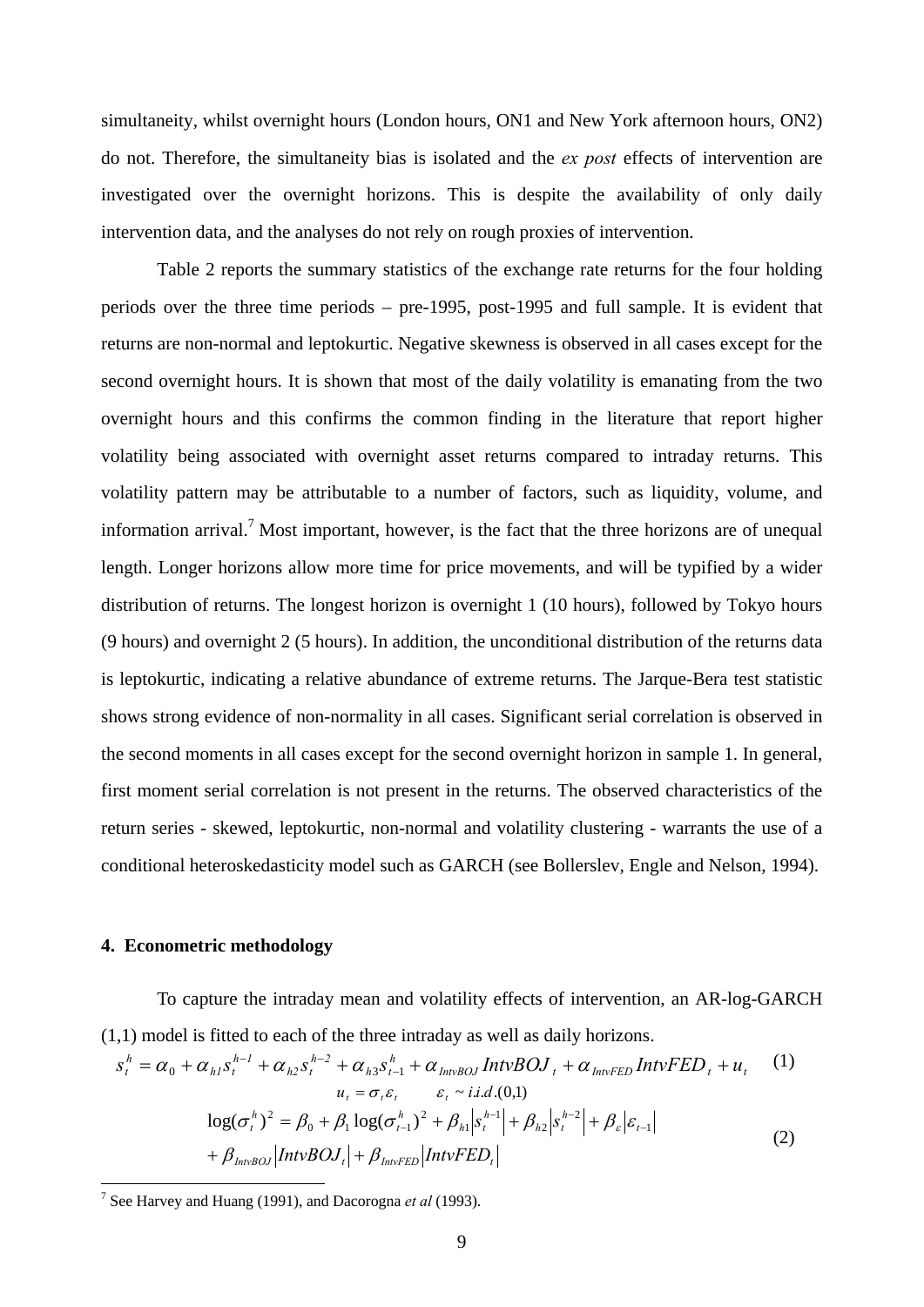Where *h* denotes horizons (D, ID, ON1 and ON2), and *t* denotes calendar day. The dependent variable in (1),  $s_t^h$ , is the log holding period return of the exchange rate during horizon *h* on day *t*. Each of the three intraday horizons is modelled separately, with *h* being equal to ID, ON1 or ON2 to denote the horizon being modelled.  $u_t$  is the residual from the mean equation. It can be broken down into the square root of the conditional variance  $(\sigma_t^h)^2$ , and an *i.i.d.* noise term  $\varepsilon_t$ . The variance equation (equation 2) models the log of  $(\sigma_t^h)^2$  to allow for negative coefficients.<sup>8</sup> The lagged return variables in the model differ depending on which of the three intraday horizons is being modelled. The variables  $s_t^{h-1}$  and  $s_t^{h-2}$  are the returns from one and two horizons prior to the horizon being modelled.<sup>9,10</sup> For example, for ID on day t, the two lagged intraday returns are for ON1 and ON2 on day t-1, and for ON2 on day t, ID and ON1 on day t, etc. The coefficients  $\beta_{h1}$ ,  $\beta_{h2}$  and  $\beta_{\varepsilon}$  can be thought of as capturing autoregressive behaviour in the variance for 1, 2 and 3 lagged horizons respectively. *IntBOJ<sub>t</sub>* is the BOJ intervention activity on day *t*, defined as the magnitude of intervention (Yen '00 billions), rather than a dummy variable. Work by Doornik and Ooms (2001) demonstrates that dummy variables introduce multimodality into the GARCH likelihood function. The use of magnitudes is also consistent with the methodology of Kim and Sheen (2002). The absolute value of  $IntBOJ_t$  enters the variance equation, as both buy and sell interventions are used to calm volatility. *IntvFED<sub>t</sub>* is the Yen intervention carried out by the US FED during New York morning hours<sup>11</sup> and so is contemporaneous with overnight 1 and *ex post* to overnight 2.

 Except for the intervention variables, all others in the system are univariate return series variables. Controlling for intervention in the mean equation reduce the extent to which the first moment effects are captured when modelling the second moment.<sup>12</sup> For example, if BOJ's selling of Yen is systematically followed by a sharp Yen appreciation, but this price adjustment

<sup>&</sup>lt;sup>8</sup> This is similar to the multiplicative ARCH model of Geweke (1986) and Pantula (1986). However, I do not log the ARCH term  $(\varepsilon_{t-1})$  since absolute, instead of squared, term is used. More importantly, log variance is used to permit negative parameters, which serve to explain a fall in the level of volatility.

<sup>&</sup>lt;sup>9</sup> The model was also extended by replacing  $s_t^{h-1}$  and  $s_t^{h-2}$  with error terms (ie  $u_t^{h-1}$  and  $u_t^{h-2}$  from an equivalent GARCH model applied to two prior return horizons), purging the variables of any relationship with intervention. However, the inclusion of the error terms rather than the raw return variables made no material difference to the results, and considerably complicated the model. For brevity, I present the model using the raw returns throughout.  $s_t^{h-3} = s_{t-1}^h$ , as there are three horizons per day.

<sup>&</sup>lt;sup>11</sup> Humpage (1998) report that the FED interventions generally occurs before the close of London market. <sup>12</sup> Inclusion of  $\varepsilon$ <sub>i</sub> in the volatility equation acts to reduce the extent of the first moment effects. Howeve exchange rate change terms would still influence the volatility.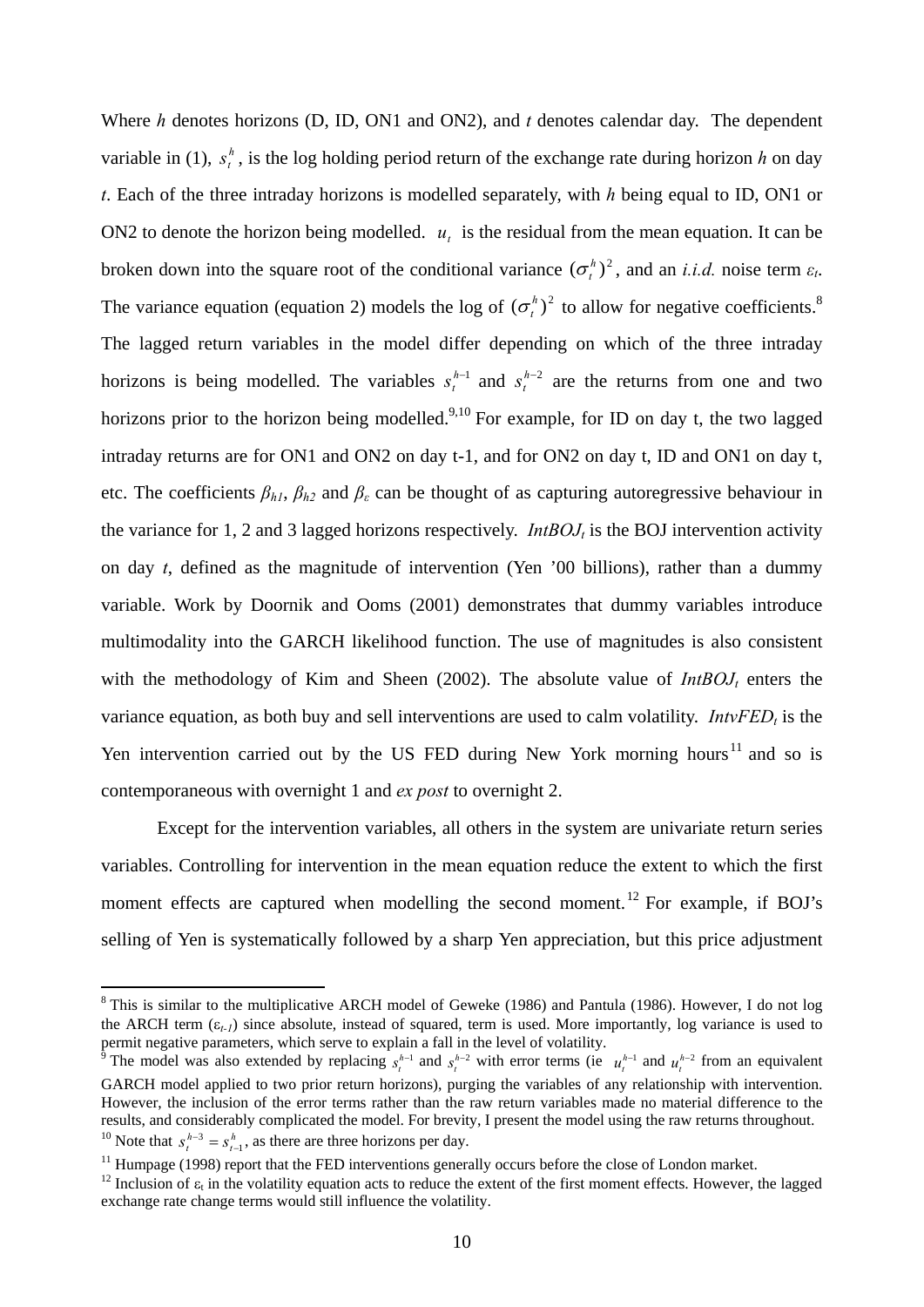occurs efficiently with no price instability, then this is not genuine volatility. Crude volatility measures, as employed by Edison *et al* (2003), and most UHF studies, do capture orderly first moment effects in the second moment. GARCH simultaneously models the first and second moments, so orderly movements in the price level are captured by the mean equation, and only genuine volatility is captured by the variance.

The primary focus of this study is on <sup>α</sup>*IntvBOJ* and *βIntvBOJ* – the relationship between the exchange rate return and volatility with the BOJ intervention. If intervention were of leaning against the wind (LATW) variety, one expects a Yen appreciation (depreciation) and a fall in volatility following a Yen purchase (sale). This requires a positive intervention coefficient for the conditional mean equation and a negative coefficient for the volatility equation. However, since the BOJ intervention was mostly concentrated during Tokyo hours, the intervention effect measured over Tokyo hours is expected to suffer from the simultaneity problem, as the BOJ will tend to buy Yen (sell the USD) in a down trending market, and sell in an up-trending market. *A priori*,  $\alpha_{InvBO}$  is expected to be negative as a result in Tokyo hours on the day of intervention, indicating Yen is moving in the 'wrong' direction to that desired (in line with the finding in the literature, see Dominguez and Frankel, 1993, Baillie and Osterberg, 1997a).<sup>13</sup> A positive coefficient in subsequent overnight horizons will indicate that intervention has broken the bandwagon, and 'corrected' the exchange rate movements. As for the Yen volatility, *βIntvBOJ* is expected to be positive in Tokyo hours of the day of intervention, due to simultaneity. During overnight hours, a negative coefficient is expected if intervention successfully calms volatility.

#### **5. Empirical results**

<u>.</u>

The model shown in (1) and (2) are estimated via Quasi-Maximum Likelihood Estimation method and the results are reported in Table 3. The preliminary aspects of these results are provided before assessing the intervention coefficients. The daily autocorrelation coefficient,  $\alpha_{h3}$ , is generally positive and significant in the two overnight hours (ON1 and ON2) in sample 2 and daily (D) and Tokyo hours (ID) in full sample. There is evidence of negative intraday autocorrelation in the mean equation for the three intraday horizons (ID, ON1 and

<sup>&</sup>lt;sup>13</sup> For comprehensive reviews of the theoretical and empirical literature pertaining to the direction objective of intervention, see Kim and Sheen (2002), Baillie *et al* (1999) or Sarno and Taylor (2001).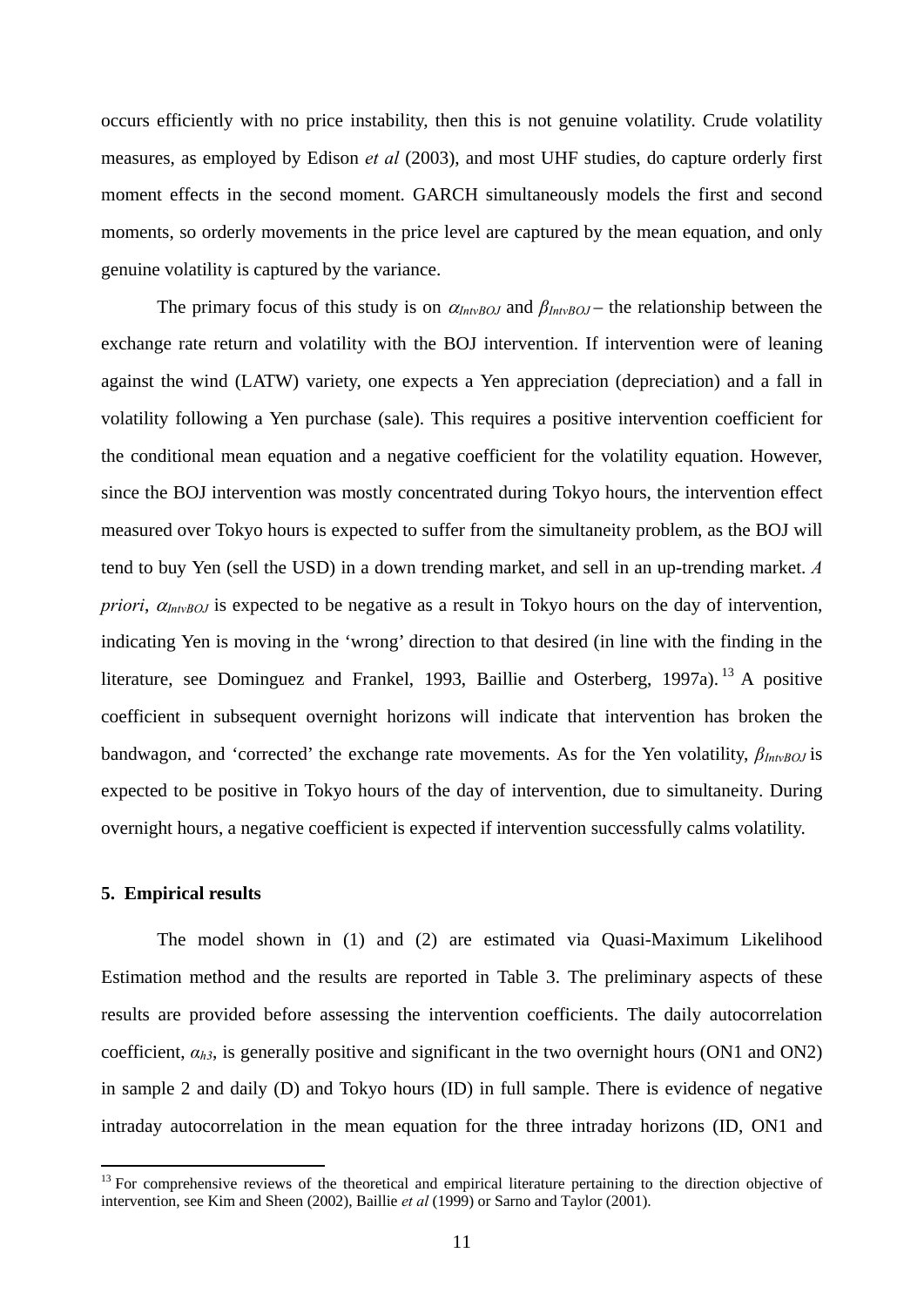ON2) in the two subsamples, as indicated by negative  $\alpha_{h1}$  and  $\alpha_{h2}$ . Similar results are also reported in Bollerslev and Domowitz (1993) and Evans (2002), using UHF data, and is evidence of intra-daily seasonality in the inventory behaviour patterns of dealers. The variance process shows strong daily GARCH behaviour, except for overnight 2 in sample 1, as indicated by the significance of the relevant GARCH coefficients ( $\beta_l$  and  $\beta_\varepsilon$ ). In many cases the variance also has intraday autoregressive behaviour as shown by the significant  $\beta_{h1}$  and  $\beta_{h2}$ , indicating volatility persistence both on daily and intraday level. The diagnostic tests indicate that there are serial correlations still remaining in mostly overnight 2 estimations. Inclusion of additional GARCH lags in the model largely addressed this issue without materially altering the key coefficients of interest. Interested readers can obtain alternative estimations upon request.

#### *5.1. Intraday responses to intervention*

The intervention coefficients reported in Table 3 are graphically summarized in Figure 2 where plots of the coefficients are presented in a chronological order for the three intraday horizons on the days of intervention. The first column shows the intervention effects on the mean of the exchange rate changes and the second shows the volatility responses.

#### *5.1.1. Sample 1: 13 May 1991 to 20 Jun 1995*

In sample 1, the BOJ intervention coefficient in the mean equation,  $\alpha_{InvBOJ}$ , is significant and negative during Tokyo hours indicating a Yen appreciation (depreciation) at the time of BOJ's selling (buying) of Yen. Yen moved in the 'wrong' direction, as expected, and this reflects simultaneity and does not necessarily imply a causal relationship. On average, an intervention transaction of 100 billion Yen moved the exchange rate by 0.32% in the wrong direction during Tokyo hours on intervention days. During the first overnight horizon, however, the intervention coefficient is reduced to near zero (-0.0103) and insignificant before turning positive (0.0128) and significant (at 5%) during the second overnight horizon. Thus, intervention starts to have the desirable effect of reversing the exchange rate trend from the second overnight horizon (New York afternoon hours). The intervention influence on the conditional volatility is also showing a sign of simultaneity bias during Tokyo hours. A positive (0.3224) and significant intervention coefficient, β*IntvBOJ*, suggests a positive correlation between volatility and intervention. Due to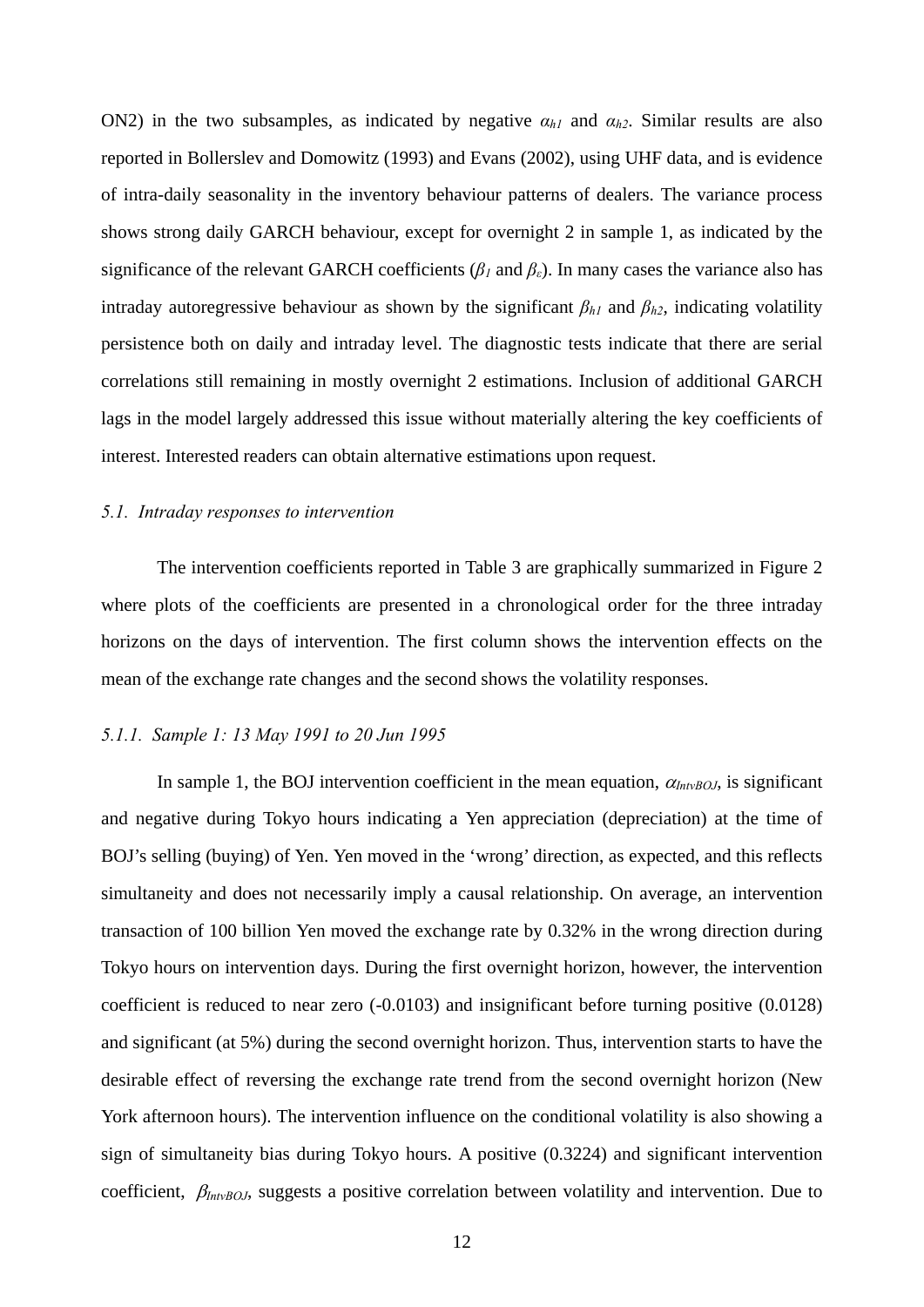simultaneity, it is difficult to distinguish whether volatility has motivated intervention, or if intervention has fuelled volatility by creating imbalances in the distribution of information, opinions or inventory. More importantly, the simultaneity influence is reduced in magnitude (however, it is still positive (0.0621) and significant) during overnight 1 and it becomes negative and significant (-1.0915) during overnight 2. Thus, the strong simultaneity bias present in Tokyo hours is eliminated and the interventions show desirable trend correcting and volatility calming influences during New York afternoon hours.

There are three possible interpretations of the high, then low volatility that follows intervention. These explanations are not exclusive and may occur together. First, the high volatility that prompts the BOJ to enter the market is not reined in immediately. Interventions take a while to reduce imbalances in information and inventories in the market. The fact that interventions do not immediately break bandwagons suggests this may be the case. Second, interventions temporarily disturb the market, fuelling volatility before a second effect comes into play and then calm volatility. This is consistent with the dynamics of information flow. Interventions signal information that provides a valuation landmark, reducing uncertainty and volatility. However, the disaggregated nature of the foreign exchange markets means that this intervention information signal reaches different traders at different times, temporarily widening information asymmetries and fuelling volatility. As the signal filters through the market, information homogenises and volatility falls.<sup>14</sup> Third, Hung (1997)'s noise trading channel of influence might be at work. Essentially, the BOJ could have aimed to stimulate volatility by a way of secret intervention so as to elevate the level of uncertainly and help break bandwagon effects. Frenkel et al (2004a)'s reporting that a significant portion of BOJ interventions were not perceived by the market lends support to this explanation.

Combining the mean and the volatility responses to the BOJ intervention, it can be surmised that the simultaneity bias that is present during Tokyo business hours evaporates and intervention starts to have desirable effect during New York afternoon hours.

 $14$  Central banks differ in the degree of secrecy that envelops their intervention activities. For example, the Swiss National Bank always publicly announces intervention operations, and this allows one to investigate the hypotheses that differentiate between public and private interventions. In this vein, Frenkel et al (2005) report that those BOJ interventions that were not reported in the financial press were positively correlated with the Yen/USD volatility. Beine and Bernal (2004) suggest that the BOJ used secret interventions when aiming to influence Yen/USD values.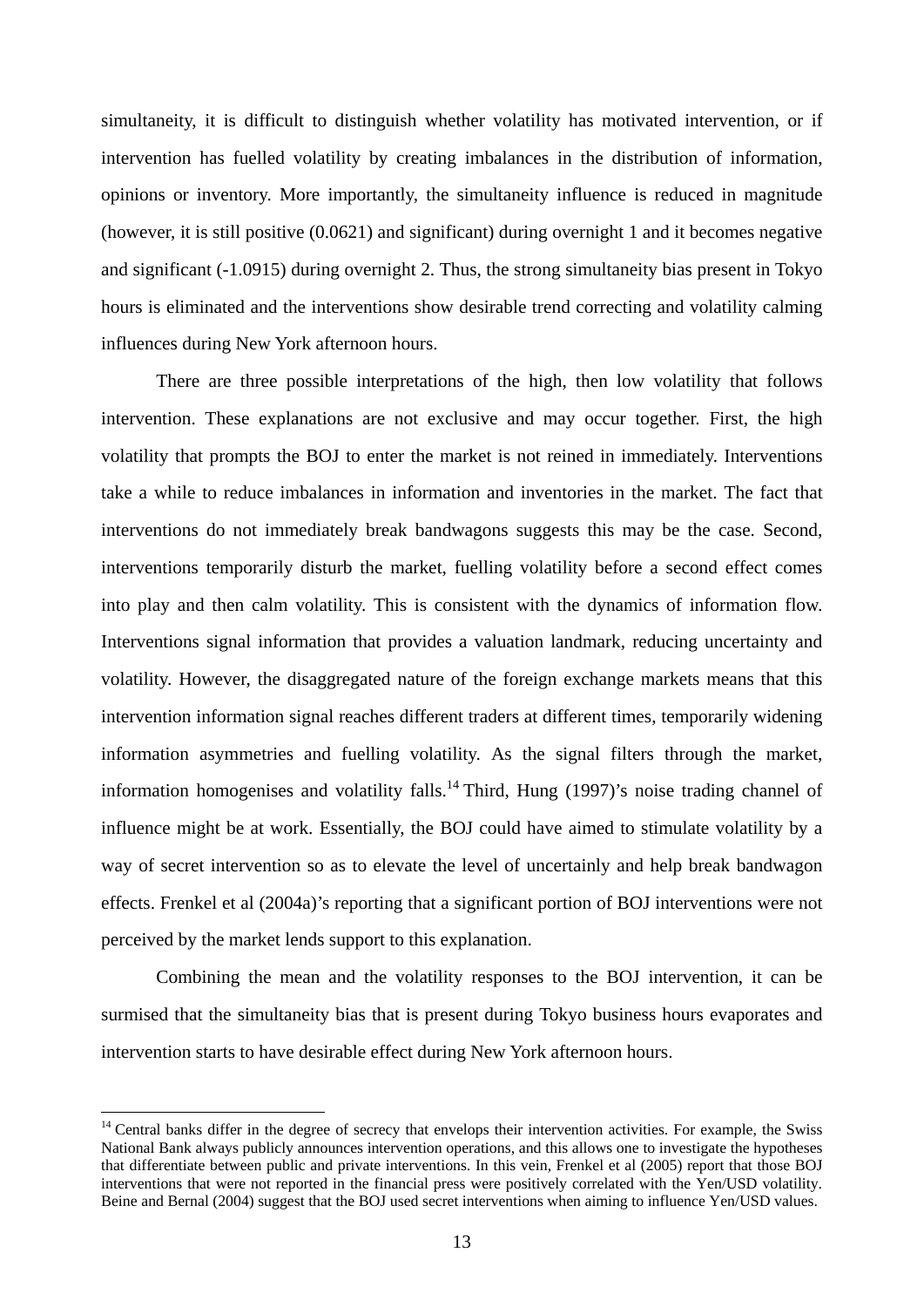#### *5.1.2. Sample 2: 21 Jun 1995 to 16 Mar 2004*

The post-1995 period is characterised by larger and infrequent interventions which marks a clear departure from the pre-1995 period. The middle section of Table 3 shows the estimation results. The graphical summary of the intervention coefficients are shown in Panel B of Figure 2. The BOJ intervention coefficient in the conditional mean equation,  $\alpha_{InvBOJ}$ , is now significantly positive (at 1%) during Tokyo hours (0.0305) and, although falling in magnitude, remains positive and significant throughout the two overnight horizons (0.0128 in overnight 1 and 0.0013 in overnight 2). The evidence suggests that the larger and less frequent interventions had elicited the desirable effect in influencing the exchange rate movement. When interventions occur they overwhelm the simultaneity influence and the exchange rate is moved in the desired direction even during Tokyo hours. As for the conditional volatility the intervention coefficient,  $\beta_{\text{Intv-ROI}}$ , is positive (0.0015), however is insignificant, in Tokyo hours. It turns significantly negative in overnight 1 (-0.0085) suggesting a volatility calming effect starts to emerge. In overnight 2, more intensified volatility reducing effect, significant at 1%, is shown (-0.0365).

In short, the sheer size (340 billion Yen on average or 2.96 billion USD at sample average exchange rate) and the relative rarity of intervention in sample 2 (only 7.8% of trading days compared to 12% in sample 1) helped to increase the visibility and the credibility of intervention thus maximizing the signalling effect. This resulted in Yen moving in the desirable direction even during contemporaneous Tokyo business hours. However, the volatility reducing effect is shown only from overnight 1.

#### *5.1.3. Full sample: 13 May 1991 to 16 Mar 2004*

The full sample estimation results are reported in the last four columns of Table 3 and the intervention coefficients are summarized in Panel C of Figure 2. As there is a distinct structural break in 1995, the full sample results may not be informative. However, I present the results for completeness. The pattern of intervention effect in the mean is similar to that of sample 2. That is, in all three horizons, effectiveness of intervention is shown. In the conditional variance equation, the simultaneity effect is persisting through to overnight 1 and a significant volatility calming effect is observed in overnight 2.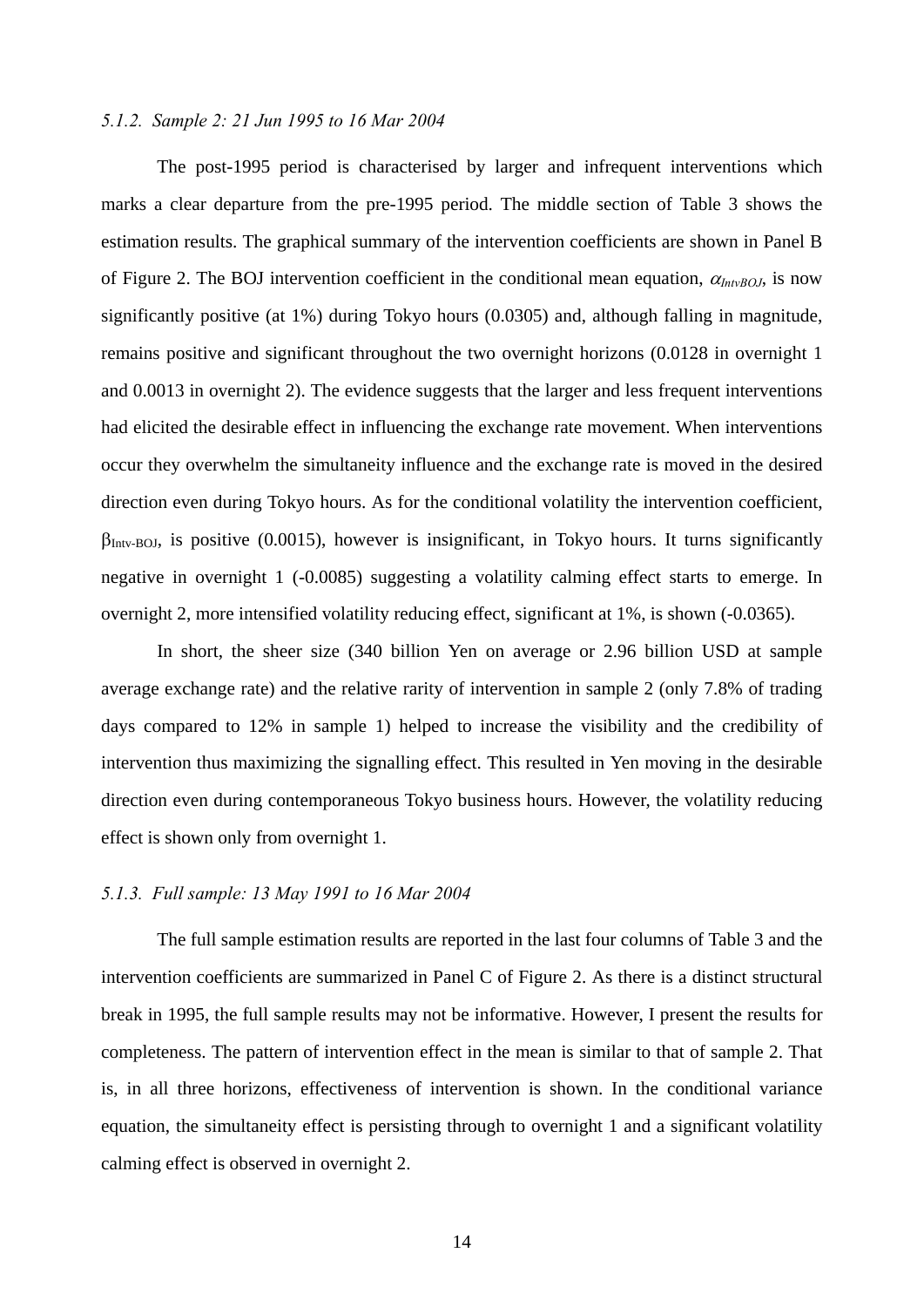#### *5.1.4. US FED interventions*

The US FED interventions in the Yen/USD market occur during New York Morning hours and so they are contemporaneous to overnight 1. The mean effect in sample 1 is shown to be ineffective in influencing the Yen movements (i.e. insignificant  $\alpha_{InvFED}$ ). Worse still, it significantly increased the level of volatility during the two overnight horizons as shown by positive and significant  $\beta_{InvFED}$ . In sample 2, however, both the trend correcting and volatility reducing influences are strongly present for the US FED interventions confirming the literature that coordinated interventions tend to have desirable influences.

In general, the FED intervention coefficients  $(\alpha_{InvFED}$  and  $\beta_{InvFED})$  are larger in magnitudes than their BOJ intervention counterparts. I can put forward two explanations. First, the FED interventions in both subsamples were coordinated in nature. All twenty two occasions when the FED intervened, they were preceded by the BOJ intervention in the same direction. The literature reports enhanced intervention effects for coordinated interventions. Thus, the FED transactions represent coordinated intervention activities with the BOJ so whenever it entered the New York foreign exchange market it amplified the intervention influence, and hence the larger magnitudes for the FED intervention coefficients for a given intervention size. Second, the average size of the FED intervention in the full sample is 38 billion Yen which is significantly smaller than the average of the BOJ part of the coordinated interventions which is 100 billion Yen. Considering that the FED interventions were an extension of the BOJ interventions, their impact would have been much more pronounced despite the smaller magnitude of their transactions, and this is translated into larger FED intervention coefficients.

### *5.2. Comparison to UHF results*

The time-varying intraday responses of the first and second moments of the Yen/USD exchange rate changes to the BOJ's interventions documented above contrast the findings of the UHF literature where the intervention effect lasts no more than two hours (see Dominguez, 2003, Payne and Vitale, 2003). There are two explanations. First, it is important to note that intervention, in general, is not carried out in isolation in one transaction. Rather, central banks spread intervention over a number of transactions within the day of intervention and also over a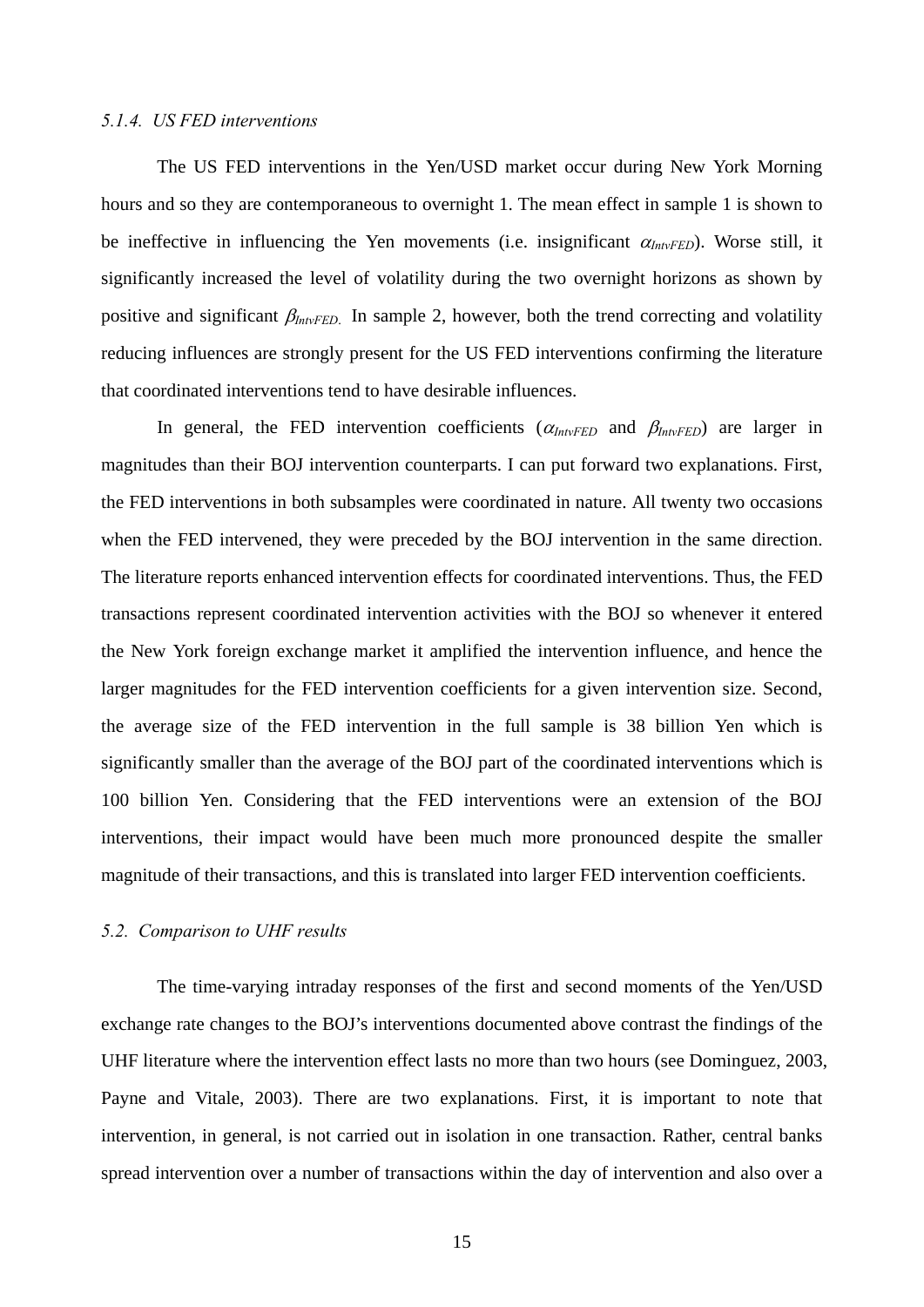number of days. Recall that the probability of BOJ intervention at day *t* given there was an intervention at day *t-1* is 0.61 (see Table 1). This is done so as to maximize the visibility of the central bank's presence in the market thus reinforcing the signaling effect of intervention. This is one of the reasons why UHF studies such as Payne and Vitale (2003) is rather limited in ascertaining intervention effectiveness with respect to the stated aims. Instead, effectiveness should be measured over the series of intervention transactions considered to be a part of a campaign rather than investigating them in isolation. Thus, it is likely that intervention effects are felt in the market with a 'time lag' of several hours. Neely (2001) reports approximately 40 % of central banks surveyed believe it takes a few days for intervention to have its full effect.

Second, if intervention was conducted in secrecy, it might take the market a few hours to discover the presence of central bank. Certainly, central banks have the ability to make their presence under wraps if so desired (Becker and Sinclair (2004) discuss this mode of operation in relation to the Reserve Bank of Australia). Further, Neely (2005a) suggests that the secrecy with which intervention is conducted may delay the adjustment so it might take hours or days for the full effects of intervention to register.

#### *5.3. Comparison to lower frequency results*

To demonstrate the power of our results to isolate the *ex post* effects of intervention, I present in the first column of each sections in Table 3 the results of model estimations on 24 hour returns, open-to-open (Daily). The two intraday autoregressive coefficients, *αh1* and *αh2,* are dropped and only the own lag term is used with the coefficient,  $\alpha_{h3}$ . Similarly,  $\beta_{h1}$  and  $\beta_{h2}$  are omitted from the variance equations, as they are no longer relevant.

The results indicate that the exchange rate is moving in the opposite direction to intervention and volatility is significantly raised in sample 1. In sample 2, the mean effect is now strongly positive but the volatility effect is insignificant. In short, sample 1 results are dominated by the simultaneity bias and the sample 2 results only partially reveal the intervention effectiveness. Thus, the results from estimating the daily model clearly highlight the power of the intraday data in distilling the *ex post* effects of intervention.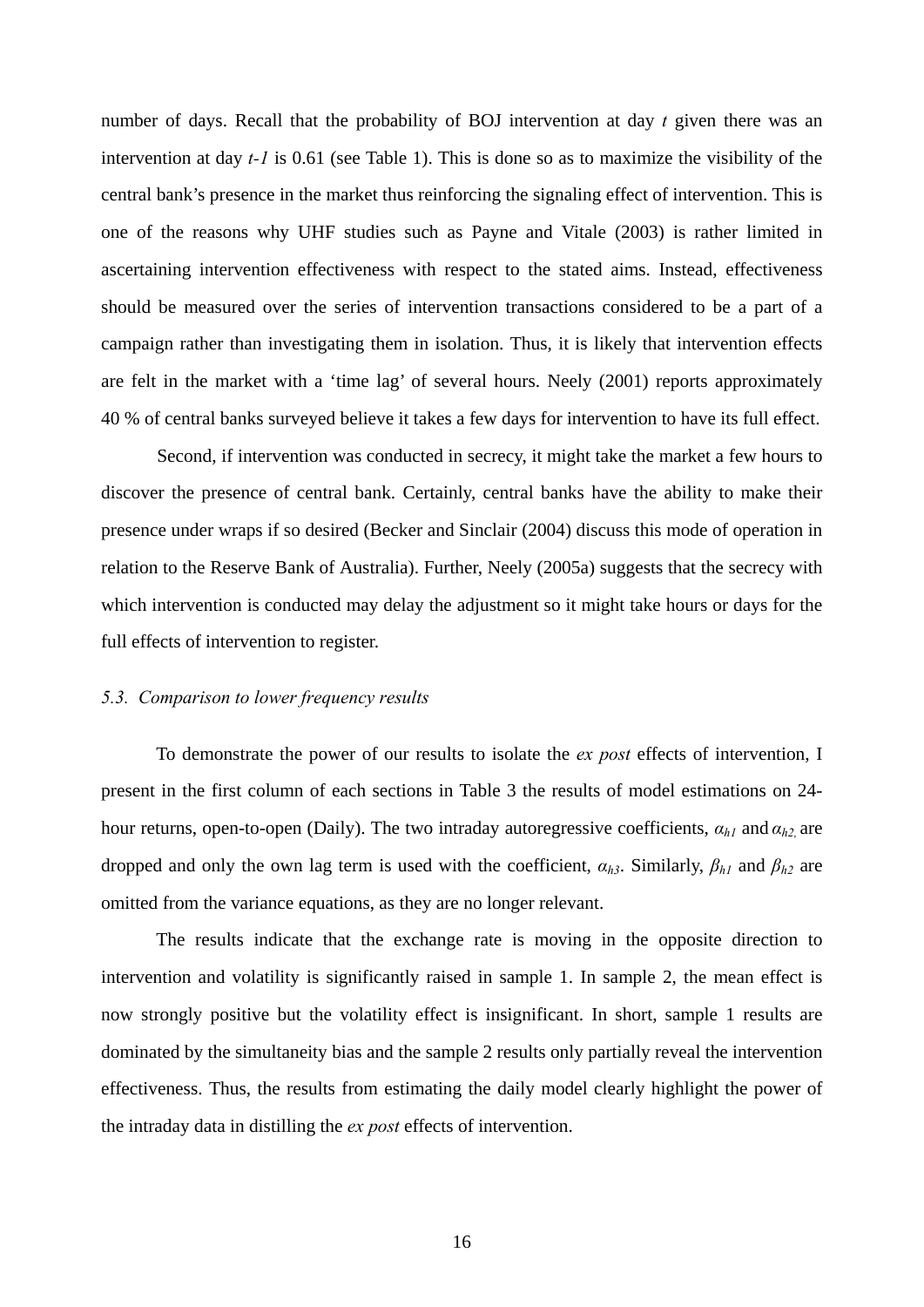#### **6. Conclusions**

 The foreign exchange intervention literature is plagued with simultaneity bias when it comes to the investigation of intervention efficacy. This is due to the endogeneity of intervention to exchange rate movements. Prior attempts to circumvent the simultaneity problem have lacked power. The primary contribution of this paper is to exploit the characteristics of both the Yen/USD exchange market, and BOJ's intervention itself, to allow a more powerful circumvention of simultaneity. Doing so, I distinguish the *ex post* effects of intervention, separate from the trend and volatility of exchange rate movements that motivate intervention on an intraday level, despite the availability of only daily intervention data.

 I find that the first moment response to intervention was concentrated during the Tokyo business hours and declines over the London and New York trading hours, whereas the second moment effect grows stronger over the two overnight trading hours. In pre-1995 sample, Yen purchases (sales) were associated with a depreciation of the currency and a higher volatility during the Tokyo business hours. This is due to the well-known simultaneity bias and does not necessarily imply intervention ineffectiveness. This simultaneity issue is significantly reduced during the London business hours and is reversed during the New York afternoon hours indicating that intervention successfully reversed exchange rate trends and reduced volatility. In post-1995 sample, intervention had an immediate contemporaneous effect in reversing the exchange rate trend and remained effective, although at reduced magnitude, throughout the two overnight horizons. However, intervention had insignificant volatility response during the Tokyo business hours, while market calming effect is significant during the London trading hours and it intensified during the New York afternoon hours.

 By disaggregating daily horizon into three consecutive periods, I showed intraday patterns of market behavior following the BOJ interventions. Thus, this paper provides significant insights into the time varying nature of the BOJ's intervention effectiveness. The next logical step in the analysis, following this approach of circumventing the simultaneity issue, is to simultaneously model the first and second moment exchange rate changes and intervention activities. This requires overcoming a number of non trivial econometrical challenges that I leave as a direction of future research.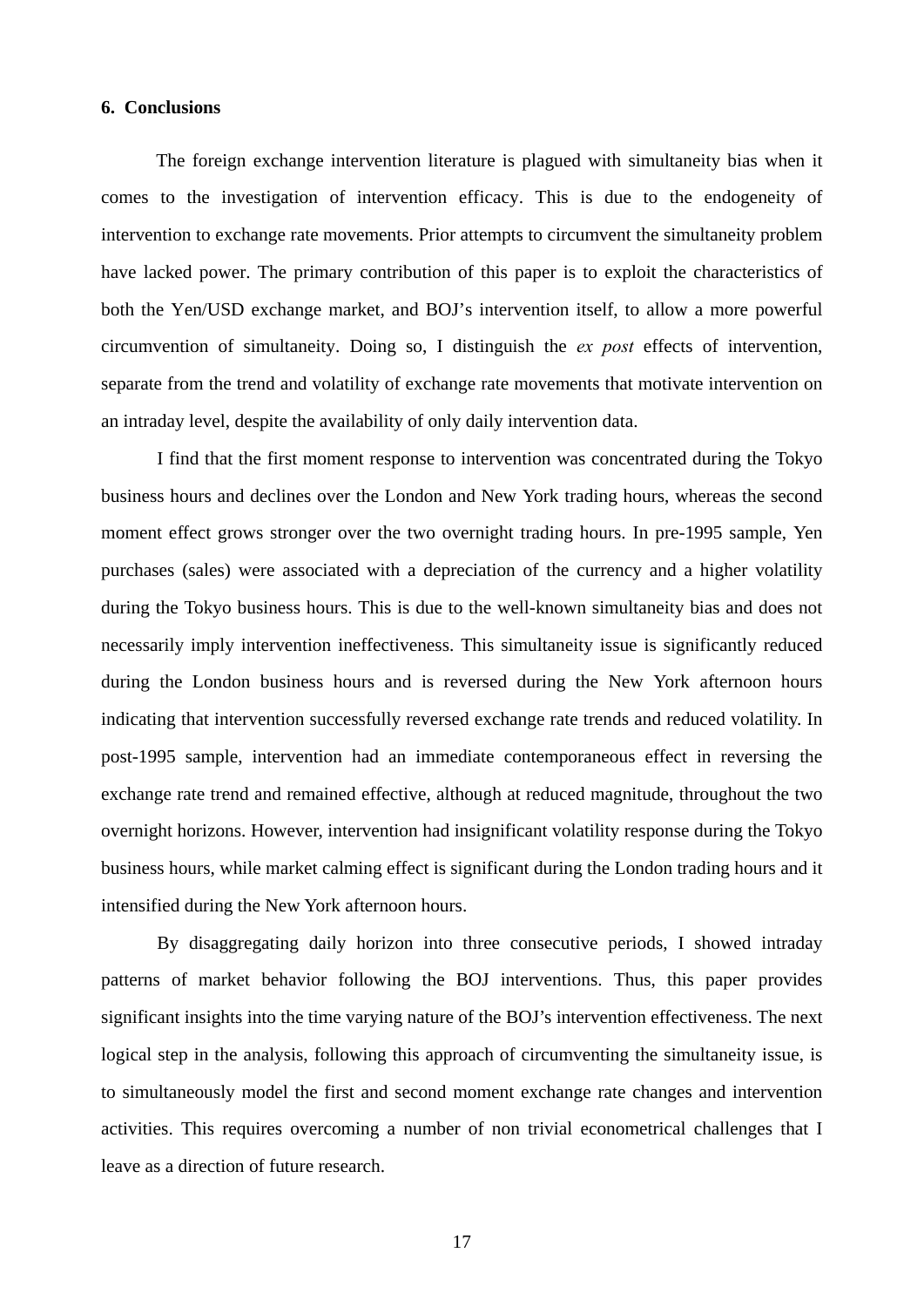#### **References**

- Almekinders, G.J., Eijffinger, S.C.W., 1996. A friction model of daily Bundesbank and Federal Reserve intervention. Journal of Banking and Finance 20, 1365-1380.
- Baillie, R., Humpage, O.F., Osterberg, W.P., 1999. Intervention as information: A survey. Federal Reserve Bank of Cleveland Working Paper No. 9918.
- Baillie, R., Osterberg, W., 1997a. Why do central banks intervene? Journal of International Money and Finance 16, 909-919.
- Baillie, R.T., Osterberg, W.P., 1997b. Central Bank Intervention and risk in the forward market. Journal of International Economics 43, 483-97.
- Bank for International Settlement, 2005. Triennial Central Bank Survey of Foreign Exchange and Derivatives Market Activity 2004 (http://www.bis.org/publ/rpfx05.htm).
- Bank of Japan, 2000. Outline of the BOJ's Foreign Exchange Intervention Operations. www.boj.or.jp/en/about/basic/etc/faqkainy.htm
- Becker, C., Sinclair, M., 2004. Profitability of Reserve Bank foreign exchange operations: Twenty years after the float. Reserve Bank of Australia Research Discussion Paper 2004-06, September 2004.
- Beine, M., 2004. Conditional covariances and direct central bank interventions in the foreign exchange markets. Journal of Banking and Finance 28, 1385-1411.
- Beine, M., Bernal, O., 2004. Why do central banks intervene secretly? SSRN Working paper, http://papers.ssrn.com/sol3/papers.cfm?abstract\_id=639961.
- Bollerslev, T., Domowitz, I., 1993. Trading patterns and prices in the interbank foreign exchange market. Journal of Finance 48, 1421-1443.
- Bollerslev, T., Engle, R.F., Nelson, D.B., 1994. ARCH models. In: Engle RF & McFadden D (eds.) The Handbook of Economterics 4. North Holland, Amsterdam.
- Bonser-Neal, C., Tanner, G., 1996. Central bank intervention and the volatility of exchange rates: Evidence from the options market. Journal of International Money and Finance 15, 853-878.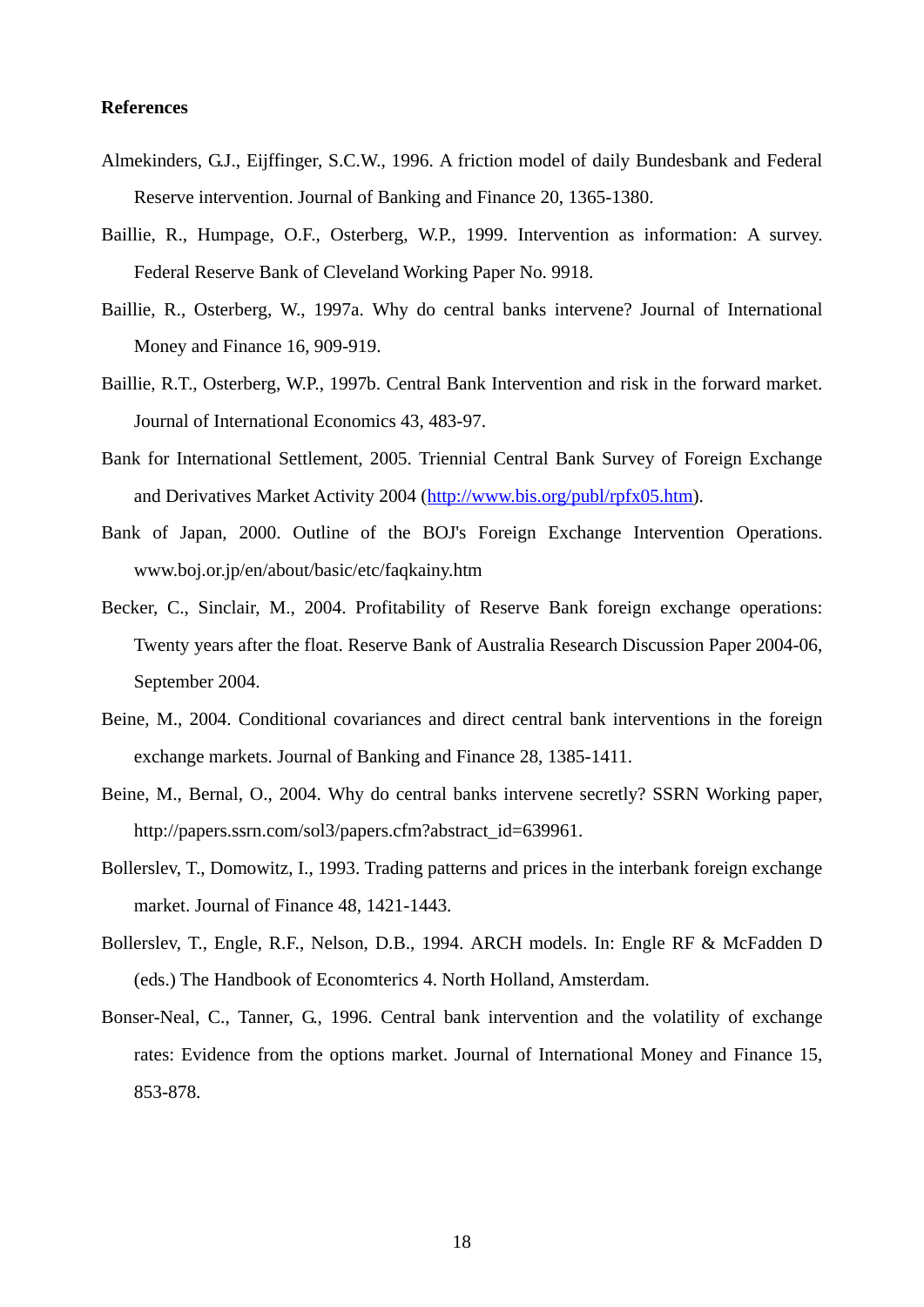- Canales Kriljenko, J.I., Guimaraes, R., Karacadag, C., 2003. Official Intervention in the Foreign Exchange Market: Elements of Best Practice. International Monetary Fund IMF Working Papers: 03/152.
- Chabound, A.P., Humpage, O.F., 2003. An analysis of Japanese foreign exchange interventions, 1991-2002. Federal Reserve Bank of Cleveland Working Paper: 0309.
- Chang, Y., Taylor, S.J., 1998. Intraday effects of foreign exchange intervention by the Bank of Japan. Journal of International Money and Finance 17, 191-210.
- Connolly, R., Taylor, W., 1994. Volume and intervention effects on the Yen/Dollar volatility: 1977-1979. In: Advanced Financial Planning and Forecasting. JAI Press, Greenwich, Connecticut, pp. 181-200.
- Dacorogna, M.M., Müller, U.A., Nagler, R.J., Olsen, R.B., Pictet, O.V., 1993. A geographical model for the daily and weekly seasonal volatility in the foreign exchange market. Journal of International Money and Finance 12, 413-438.
- Dominguez, K.M., 1998. Central bank intervention and exchange rate volatility. Journal of International Money and Finance 17, 161-190.
- Dominguez, K.M., 2003. The market microstructure of central bank intervention. Journal of International Economics 59, 25-45.
- Dominguez, K.M., Frankel, J.A., 1993. Does foreign exchange rate intervention work? Institute for International Economics
- Doroodian, K., Caporale, T., 2001. Central bank intervention and foreign exchange volatility. International Advances in Economic Research 7, 385-392.
- Edison, H.J., Cashin, P., Liang, H., 2003. Foreign exchange intervention and the Australian Dollar: Has it mattered? IMF Working Paper, May 2003.
- Evans, M.D.D., 2002. FX trading and exchange rate dynamics. Journal of Finance 57, 2405- 2447.
- Fatum, R., Hutchison, M., 2003. Effectiveness of official daily foreign exchange market intervention operations in Japan. National Bureau of Economic Research Inc NBER Working Papers: 9648.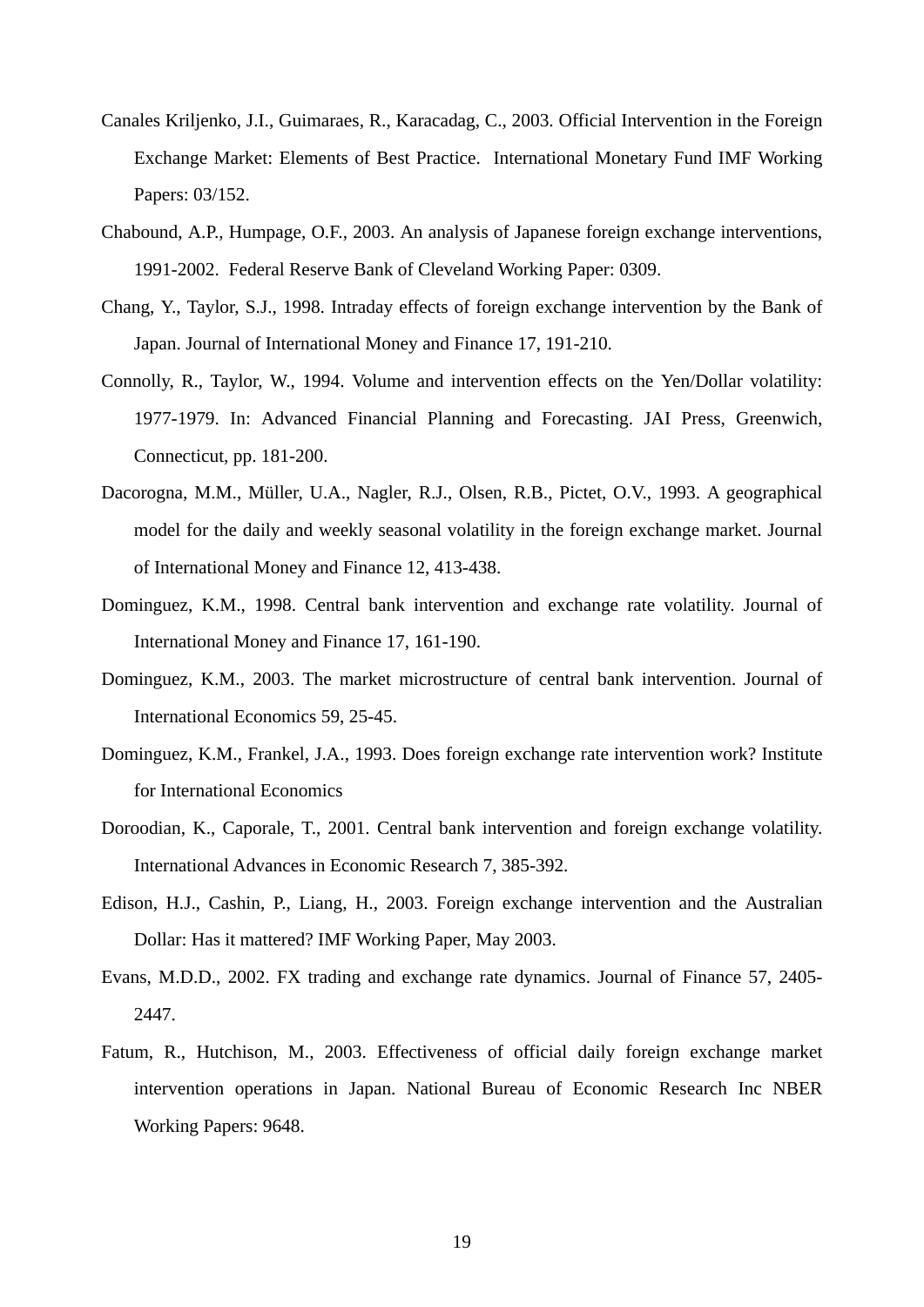- Fischer, A.M., 2003. Reuters news reports versus official interventions: A cautionary warning. Working Paper, September.
- Frenkel, M., Pierdzioch, C., Stadtmann, G., 2004a. The accuracy of press reports regarding the foreign exchange interventions of the Bank of Japan. Journal of International Financial Markets, Institutions and Money 14, 25-36.
- Frenkel, M., Pierdzioch, C., Stadtmann, G., 2004b. On the determinants of "small" and "large" foreign exchange market interventions: the case of the Japanese interventions in the 1990s. Review of Financial Economics 13, 231-43.
- Frenkel, M., Pierdzioch, C., Stadtmann, G., 2005. The effects of Japanese foreign exchange market interventions on the Yen/U.S. Dollar exchange rate volatility. International Review of Economics and Finance 14, 27-39.
- Galati, G., Melick, W., 2002. Central bank intervention and market expectations. BIS Papers 10, April.
- Geweke, J., 1986. Comments on modelling the persistence of conditional variances. Econometric Reviews 5, 57-61.
- Harvey, C.R., Huang, R.D., 1991. Volatility in the foreign currency futures market. Review of Financial Studies 4, 543-569.
- Hillebrand, E., Schnabl, G., 2003. The effects of Japanese foreign exchange intervention GARCH estimation and change point detection. Working Paper, August.
- Humpage, O., 1998. U. S. intervention: Assessing the profitability of success. Journal of Money, Credit and Banking 31, 731-747.
- Hung, J.H., 1997. Intervention strategies and exchange rate volatility: A noise trading perspective. Journal of International Money and Finance 16, 779-793.
- Ito, T., 2002. Is foreign exchange intervention effective? The Japanese experiences in the 1990s. National Bureau of Economic Research Inc NBER Working Papers: 8914.
- Ito, T., Yabu, T., 2004. What promotes Japan to intervene in the forex market? A new approach to a reaction function. NBER Working Paper 10456
- Kearns, J., Rigobon, R., 2005. Identifying the efficacy of central bank intervention: Evidence from Australia and Japan. Journal of International Economics 66, 31-48.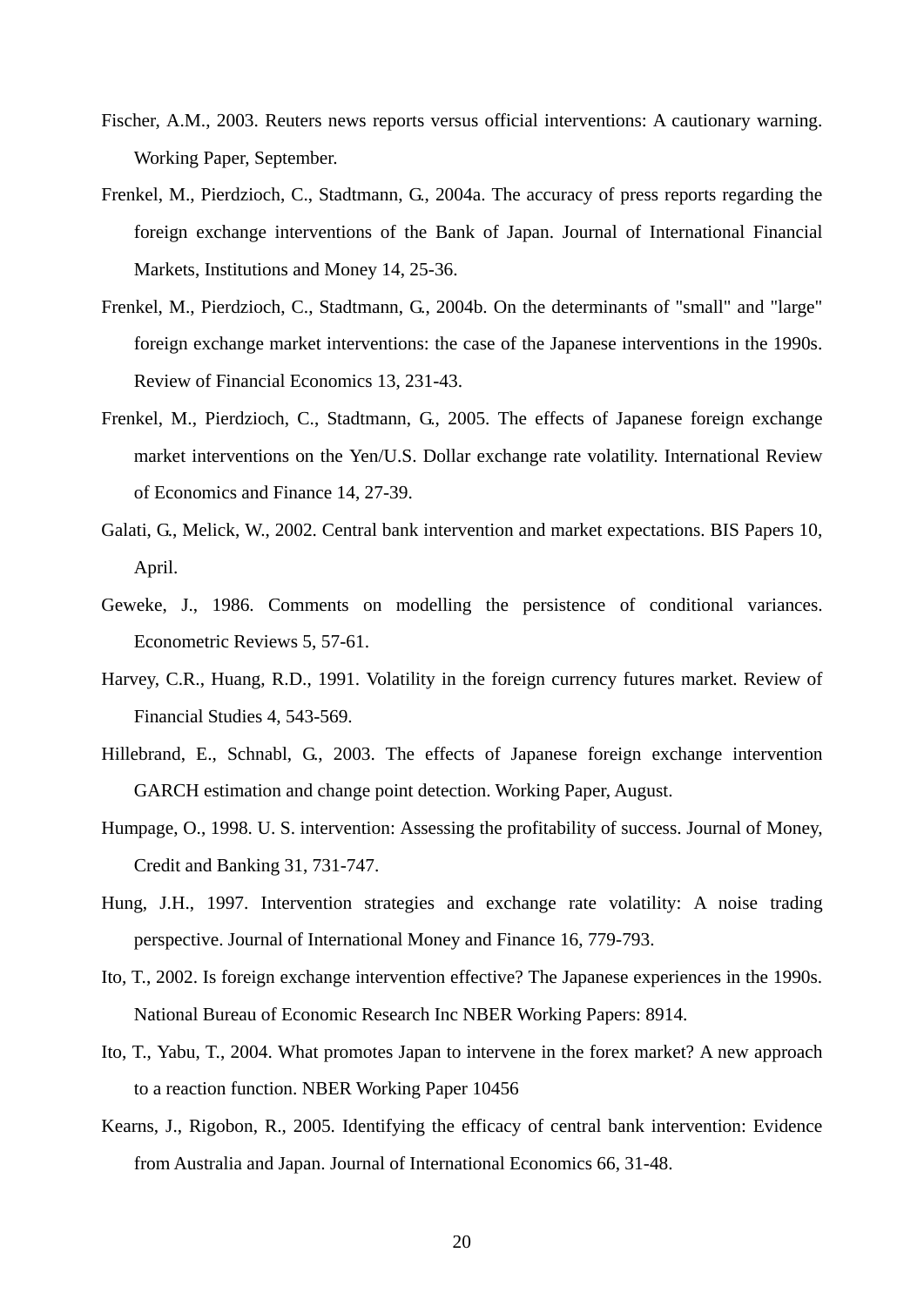- Kim, S.-J., Sheen, J.R., 2002. The determinants of foreign exchange intervention by central banks: Evidence from Australia. Journal of International Money and Finance 21, 619-649.
- Lewis, K.K., 1995. Are foreign exchange intervention and monetary policy related, and does it really matter? Journal of Business 68, 185-214.
- Nagayasu, J., 2004. The effectiveness of Japanese foreign exchange interventions during 1991– 2001. Economics Letters 84, 377–381.
- Neely, C.J., 2001. The practice of central bank intervention: Looking under the hood. Federal Reserve Bank of St. Louis Review 83, 1-10.
- Neely, C.J., 2002. The temporal pattern of trading rule returns and exchange rate intervention: Intervention does not generate technical trading profits. Journal of International Economics 58, 211-232.
- Neely, C.J., 2005a. An analysis of recent studies of the effect of foreign exchange intervention. Federal Reserve bank of St. Louis Working paper 2005-030B, http://research.stlouisfed.org/wp/2005/2005-030.pdf.
- Neely, C.J., 2005b. Identifying the effects of U.S. intervention on the levels of exchange rates. Federal Reserve bank of St. Louis Working paper 2005-031, http://research.stlouisfed.org/wp/2005/2005-031.pdf.
- Pantula, S.G., 1986. Comments on modelling the persistence of conditional variances. Econometric Reviews 5, 71-74.
- Pasquariello, P., 2002. Informative trading or just noise? An analysis of currency returns, market liquidity, and transaction costs in proximity of central bank interventions. Stern School of Business - New York University.
- Payne, R., Vitale, P., 2003. A transaction level study of the effects of central bank intervention on exchange rates. Journal of International Economics 61, 331-352.
- Peiers, B., 1997. Informed traders, intervention and price leadership: a deeper view of the microstructure of the foreign exchange market. Journal of Finance 52, 1589-1614.
- Sarno, L., Taylor, M., 2001. Official intervention in the foreign exchange market: Is it effective and, if so, how does it work? Journal of Economic Literature XXXIX, 839-868.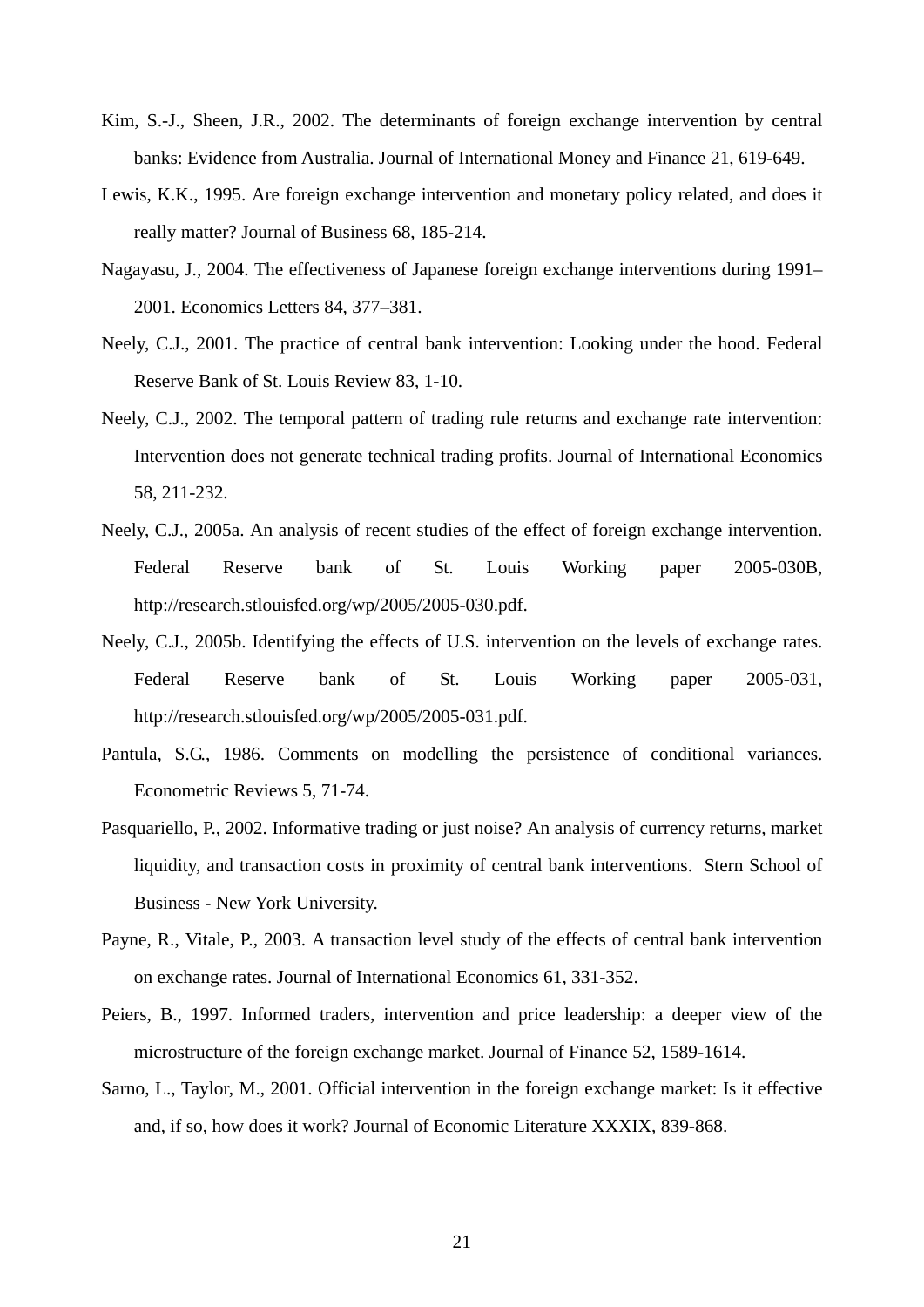|                                                       |           | <b>BOJ</b>     |                                                                         |           | <b>FED</b> |                                     |  |  |
|-------------------------------------------------------|-----------|----------------|-------------------------------------------------------------------------|-----------|------------|-------------------------------------|--|--|
|                                                       | Sample 1: | Sample 2:      | Full Sample:                                                            | Sample 1: | Sample 2:  | Full Sample:                        |  |  |
|                                                       |           |                | 13 May 1991 21 Jun 1995 13 May 1991 13 May 1991 21 Jun 1995 13 May 1991 |           |            |                                     |  |  |
|                                                       | to        | to             | to                                                                      | to        | to         | to                                  |  |  |
|                                                       |           |                | 20 Jun 1995 16 Mar 2004 16 Mar 2004                                     |           |            | 20 Jun 1995 16 Mar 2004 16 Mar 2004 |  |  |
| Number of days of Interventions                       |           |                |                                                                         |           |            |                                     |  |  |
| Positive                                              | 139       | 172            | 311                                                                     | 15        | 3          | 18                                  |  |  |
| Negative                                              | 27        | 6              | 33                                                                      | 3         | 1          | $\overline{4}$                      |  |  |
| <b>Total</b>                                          | 166       | 178            | 344                                                                     | 18        | 4          | 22                                  |  |  |
| Unilateral BOJ Interventions                          | 148       | 174            | 322                                                                     |           |            |                                     |  |  |
| Co-ordinated interventions                            | 18        | $\overline{4}$ | 22                                                                      |           |            |                                     |  |  |
| Average Size of Intervention (in Yen bn)              |           |                |                                                                         |           |            |                                     |  |  |
| Positive                                              | 50.2      | 328.1          | 203.9                                                                   | 40.3      | 34.4       | 39.3                                |  |  |
| Negative                                              | $-29.2$   | $-684.4$       | $-148.3$                                                                | $-8.5$    | $-114.6$   | $-35.0$                             |  |  |
| Total (average of absolute values)                    | 46.8      | 340.1          | 198.5                                                                   | 38.5      | 54.5       | 37.2                                |  |  |
| Largest Intervention (in in Yen bn)                   |           |                |                                                                         |           |            |                                     |  |  |
| Positive                                              | 338.8     | 1666.4         | 1666.4                                                                  | 77.5      | 45.4       | 77.5                                |  |  |
| Negative                                              | $-76.9$   | $-2620.1$      | $-2620.1$                                                               | $-12.7$   |            | $-114.6$                            |  |  |
| Smallest Intervention (in in Yen bn)                  |           |                |                                                                         |           |            |                                     |  |  |
| Positive                                              | 5.1       | 0.1            | 0.1                                                                     | 16.9      | 28.9       | 16.9                                |  |  |
| Negative                                              | $-3.2$    | $-76.4$        | $-3.2$                                                                  | $-6.4$    |            | $-6.4$                              |  |  |
| <b>Cumulative Intervention Probabilities</b>          |           |                |                                                                         |           |            |                                     |  |  |
| $Prb(BOJ-I_t\neq 0   BOJ-I_{t-1}\neq 0)$              | 0.61      | 0.62           | 0.62                                                                    |           |            |                                     |  |  |
| $Prb(BOJ-Ii\neq 0   BOJ-Ii-1\neq 0 & BOJ-Ii-2\neq 0)$ | 0.42      | 0.46           | 0.44                                                                    |           |            |                                     |  |  |
| $Prb(FED-It \neq 0   BOJ-It \neq 0)$                  |           |                |                                                                         | 1.00      | 1.00       | 1.00                                |  |  |

**Table 1: Intervention Statistics – BOJ and US FED 13 May 1992 to 16 Mar 2004**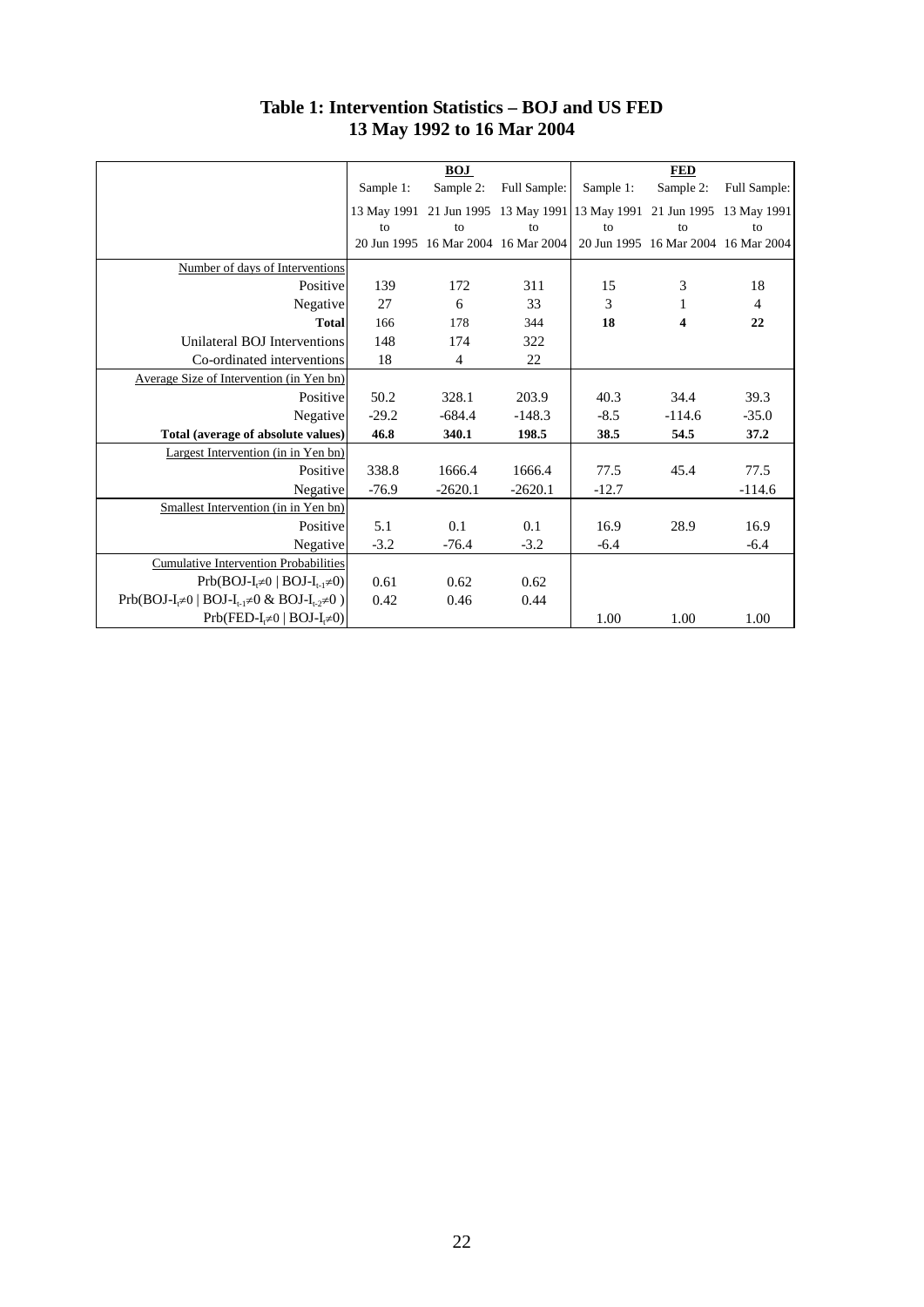|                 | Sample 1: May 13 1991 to June 20 1995 |                 |                                         |                                     |  |  |  |  |  |
|-----------------|---------------------------------------|-----------------|-----------------------------------------|-------------------------------------|--|--|--|--|--|
|                 | Daily (D)                             | IntraDaily (ID) |                                         | Overnight 1 (ON1) Overnight 2 (ON2) |  |  |  |  |  |
| Mean            | $-0.0460$                             | $-0.0003$       | $-0.0186$                               | 0.0013                              |  |  |  |  |  |
| Variance        | 0.4518                                | 0.0000          | 0.0972                                  | 0.1400                              |  |  |  |  |  |
| <b>Skewness</b> | $-0.4249$                             | $-0.1717$       | $-0.4310$                               | $-0.7682$                           |  |  |  |  |  |
| Kurtosis        | 4.8972                                | 5.2697          | 22.1852                                 | 15.3762                             |  |  |  |  |  |
| $J-B$           | 1100.37                               | 1242.17         | 21955.81                                | 10636.00                            |  |  |  |  |  |
| Q2(20)          | 20.6527                               | 15.6636         | 25.5991                                 | 17.3466                             |  |  |  |  |  |
|                 | ${0.4178}$                            | ${0.7373}$      | ${0.1795}$                              | ${0.6304}$                          |  |  |  |  |  |
| $Q^2(20)$       | ***<br>62.8660                        | 76.7319         | 38.9899                                 | 20.1339                             |  |  |  |  |  |
|                 | ${0.0000}$                            | ${0.0000}$      | ${0.0067}$                              | ${0.4496}$                          |  |  |  |  |  |
|                 | Sample 2: June 21 1995 to Mar 16 2004 |                 |                                         |                                     |  |  |  |  |  |
| Mean            | 0.0100                                | 0.0000          | $-0.0056$                               | 0.0162                              |  |  |  |  |  |
| Variance        | 0.5421                                | 0.0001          | 0.1814                                  | 0.1566                              |  |  |  |  |  |
| <b>Skewness</b> | $-1.1862$                             | $-1.2965$       | $-0.2749$                               | 0.3187                              |  |  |  |  |  |
| Kurtosis        | 11.3818                               | 13.2245         | 4.5289                                  | 7.3084                              |  |  |  |  |  |
| $J-B$           | 12880.83                              | 17313.62        | 1984.15                                 | 5128.46                             |  |  |  |  |  |
| Q2(20)          | 27.8338                               | 27.4398         | 30.9047                                 | 28.4085                             |  |  |  |  |  |
|                 | ${0.1134}$                            | ${0.1233}$      | ${0.0565}$                              | ${0.1001}$                          |  |  |  |  |  |
| $Q^2(20)$       | 457.8646                              | 635.2033        | 86.2315                                 | 145.8190                            |  |  |  |  |  |
|                 | ${0.0000}$<br>${0.0000}$              |                 | ${0.0000}$                              | ${0.0000}$                          |  |  |  |  |  |
|                 |                                       |                 | Full Sample: May 13 1991 to Mar 16 2004 |                                     |  |  |  |  |  |
| Mean            | $-0.0079$                             | $-0.0001$       | $-0.0097$                               | 0.0114                              |  |  |  |  |  |
| Variance        | 0.5136                                | 0.0000          | 0.1545                                  | 0.1512                              |  |  |  |  |  |
| <b>Skewness</b> | $-0.9779$                             | $-1.0042$       | $-0.2951$                               | 0.0145                              |  |  |  |  |  |
| Kurtosis        | 9.7846                                | 11.3799         | 7.2194                                  | 9.5489                              |  |  |  |  |  |
| $J-B$           | 13930.53                              | 18689.40        | 7343.42                                 | 12757.98                            |  |  |  |  |  |
| Q(20)           | 25.0317                               | 26.1885         | 32.7187                                 | 26.2521                             |  |  |  |  |  |
|                 | ${0.2002}$                            | ${0.1597}$      | ${0.0362}$                              | ${0.1576}$                          |  |  |  |  |  |
| $Q^2(20)$       | 550.3065                              | 772.4163        | 133.7937                                | 112.5723                            |  |  |  |  |  |
|                 | ${0.0000}$                            | ${0.0000}$      | ${0.0000}$                              | ${0.0000}$                          |  |  |  |  |  |

**TABLE 2: Descriptive statistics for Yen/UD exchange rate return series 13 May 1991 to 16 Mar 2004** 

Daily (D): Daily return measured as continuously compounded return from 7am JST at day t (22:00 GMT, t-1) to 7 am JST at day t+1,  $\log(ER_{t+1}^{J-Open} / ER_{t}^{J-Open}) \times 100$ *J Open*  $ER_{t+1}^{J-Open} / ER_t^{J-Open}) \times 100$ .

IntraDaily (ID): Intra-daily return measured from 7am JST at day t (22:00 GMT, t-1) to 5pm **JST** (08:00 GMT at day t),  $log(ER_t^{J-Close} / ER_t^{J-Open}) \times 100$ .

- Overnight 1 (ON1): First overnight return measured from 5pm JST (08:00 GMT at day t) to 5pm London close (17:00 GMT at day t),  $\log(ER_t^{LD-Close} / ER_t^{J-Close}) \times 100$ .
- Overnight 2 (ON2): Second overnight return measured from 5pm London close at day t (17:00 GMT at day t) to 7 am JST at day t+1,  $\log(ER_{t+1}^{J-Open}$  /  $ER_{t}^{LD-Close}$   $)\times 100$ *LD Close*  $ER_{t+1}^{J-Open}$  /  $ER_{t}$

 $Q(20)$  and  $Q^2(20)$  are Ljung-Box Q-statistics for autocorrelation to 20 lags for the return, and return squared respectively.

\*\*\*,\*\* and \*: Significance at 1,5 and 10%, respectively.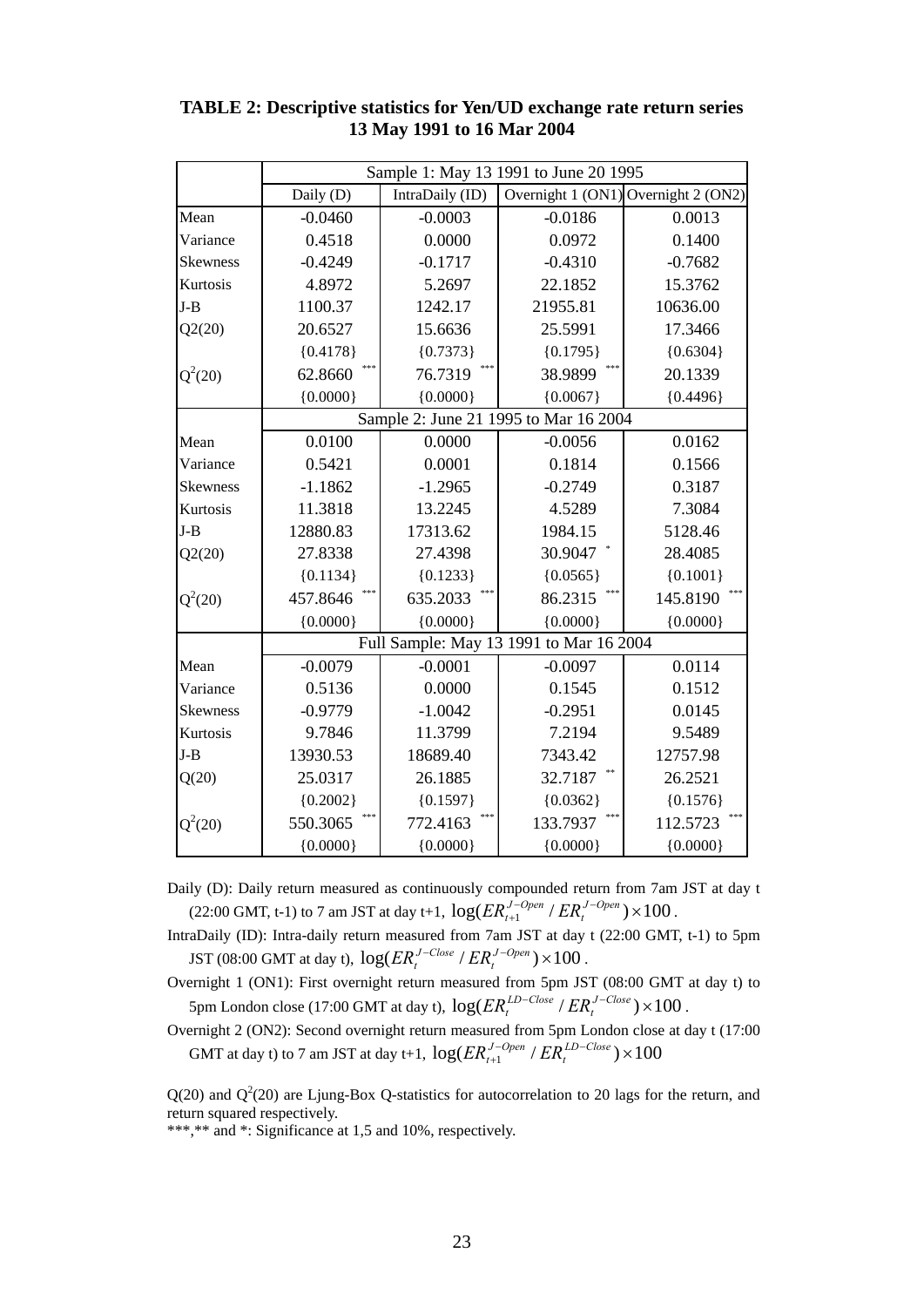### **TABLE 3: Results for AR-Log-GARCH(1,1) Model**

$$
s_t^h = \alpha_0 + \alpha_{h1} s_t^{h-1} + \alpha_{h2} s_t^{h-2} + \alpha_{h3} s_{t-1}^h + \alpha_{InvBOM} IntvBOJ_t + \alpha_{InvFED} IntvFED_t + u_t, \quad u_t = \sigma_t \varepsilon_t \qquad \varepsilon_t \sim i.i.d.(0,1)
$$
  
\n
$$
\log(\sigma_t^h)^2 = \beta_0 + \beta_1 \log(\sigma_{t-1}^h)^2 + \beta_{h1} |s_t^{h-1}| + \beta_{h2} |s_t^{h-2}| + \beta_{\varepsilon} |\varepsilon_{t-1}| + \beta_{InvBOM} [IntvBOJ_t] + \beta_{InvFED} [IntvFED_t] \qquad (2)
$$

|                               | Sample 1: 13 May 1991 to 20 Jun 1995                                                                                                                                                                                                                               |              |               |                        | Sample 2: 21 Jun 1995 to 16 Mar 2004 |              |             | Full Sample: 13 May 1991 to 16 Mar 2004 |              |              |             |             |
|-------------------------------|--------------------------------------------------------------------------------------------------------------------------------------------------------------------------------------------------------------------------------------------------------------------|--------------|---------------|------------------------|--------------------------------------|--------------|-------------|-----------------------------------------|--------------|--------------|-------------|-------------|
|                               | Daily                                                                                                                                                                                                                                                              | IntraDaily   | Overnight 1   | Overnight 2            | Daily                                | IntraDaily   | Overnight 1 | Overnight 2                             | Daily        | IntraDaily   | Overnight 1 | Overnight 2 |
|                               | (D)                                                                                                                                                                                                                                                                | (ID)         | (ON1)         | (ON2)                  | (D)                                  | (ID)         | (ON1)       | (ON2)                                   | (D)          | (ID)         | (ON1)       | (ON2)       |
|                               | Conditional Mean Equation $s_t^h = \alpha_0 + \alpha_{h1} s_t^{h-1} + \alpha_{h2} s_t^{h-2} + \alpha_{h3} s_{t-1}^h + \alpha_{hnbOJ} IntvBOJ_t + \alpha_{hnvED} IntvFED_t + u_t$                                                                                   |              |               |                        |                                      |              |             |                                         |              |              |             |             |
| $\alpha_0$                    | $-0.0376$                                                                                                                                                                                                                                                          | $-0.0235$    | $-0.0191$     | $-0.0115$              | 0.0100                               | 0.0069       | $-0.0083$   | 0.0056                                  | $-0.0119$    | $-0.0019$    | $-0.0147$   | 0.0025      |
|                               | ${0.0383}$                                                                                                                                                                                                                                                         | ${0.1075}$   | ${0.0008}$    | ${0.1240}$             | ${0.5141}$                           | ${0.5323}$   | ${0.3645}$  | ${0.0000}$                              | ${0.3393}$   | ${0.8181}$   | ${0.0045}$  | ${0.4951}$  |
| $\alpha_{h1}$                 |                                                                                                                                                                                                                                                                    | $-0.2655$    | $-0.1348$ *** | $-1.0093$ ***          |                                      | $-0.6233$    | $-0.0169$   | $-0.9082$                               | $-0.0558$    | $-0.5016$    | $-0.0923$   | $-0.8293$   |
|                               |                                                                                                                                                                                                                                                                    | ${0.0000}$   | ${0.0000}$    | ${0.0000}$             |                                      | ${0.0000}$   | ${0.1001}$  | ${0.0000}$                              | ${0.0003}$   | ${0.0000}$   | ${0.0000}$  | ${0.0000}$  |
| $\alpha_{h2}$                 |                                                                                                                                                                                                                                                                    | $-0.1400$    | $-0.0557$ *** | 0.0127                 |                                      | 0.2851       | $-0.0658$   | 0.0000                                  | 0.8458       | 0.3255       | $-0.0588$   | 0.0063      |
|                               |                                                                                                                                                                                                                                                                    | ${0.0781}$   | ${0.0000}$    | ${0.1125}$             |                                      | ${0.0004}$   | ${0.0022}$  | ${0.9396}$                              | ${0.0000}$   | ${0.0000}$   | ${0.0000}$  | ${0.2966}$  |
| $\alpha_{h3}$                 | $-0.0371$                                                                                                                                                                                                                                                          | 0.0009       | 0.0363        | 0.0026                 | 0.0194                               | 0.0189       | $-0.0496$   | 0.0008                                  | $0.0778$ *** | $0.0574$ *** | 0.0003      | 0.0078      |
|                               | ${0.1337}$                                                                                                                                                                                                                                                         | ${0.9660}$   | ${0.2141}$    | ${0.7591}$             | ${0.2554}$                           | ${0.4348}$   | ${0.0106}$  | ${0.0000}$                              | ${0.0000}$   | ${0.0001}$   | ${0.9831}$  | ${0.3612}$  |
| $\alpha_{\rm Int\text{-}BOJ}$ | $-0.3548$                                                                                                                                                                                                                                                          | $-0.3166$    | $-0.0103$     | $0.0128$ **            | $0.0329$ ***                         | 0.0305       | 0.0128      | 0.0013                                  | $0.0340$ *** | $0.0275$ *** | 0.0167      | 0.0051      |
|                               | ${0.0000}$                                                                                                                                                                                                                                                         | ${0.0000}$   | ${0.7092}$    | ${0.0441}$             | ${0.0000}$                           | ${0.0069}$   | ${0.0069}$  | ${0.0007}$                              | ${0.0000}$   | ${0.0006}$   | ${0.0000}$  | ${0.0041}$  |
| $\alpha_{\text{Int-FED}}$     | 0.5727                                                                                                                                                                                                                                                             |              | 0.1518        | 1.3563                 | $2.8293$ ***                         |              | 2.6489      | $-0.2010$                               | 0.5002       |              | 0.5143      | 14.2199     |
|                               | ${0.2281}$                                                                                                                                                                                                                                                         |              | ${0.2496}$    | ${0.2451}$             | ${0.0014}$                           |              | ${0.0000}$  | ${0.2379}$                              | ${0.1515}$   |              | ${0.0000}$  | ${0.0000}$  |
|                               | Conditional Variance Equation: $\log(\sigma_i^h)^2 = \beta_0 + \beta_1 \log(\sigma_{i-1}^h)^2 + \beta_{h1}  s_i^{h-1}  + \beta_{h2}  s_i^{h-2}  + \beta_{\varepsilon}  \varepsilon_{i-1}  + \beta_{Im\,BOJ}  Int \to \beta_{Im\,E_1}  Int \to \beta_{\varepsilon}$ |              |               |                        |                                      |              |             |                                         |              |              |             |             |
| $\beta_0$                     | $-0.2375$                                                                                                                                                                                                                                                          | $-0.6447$    | $-0.4263$     | $-3.1310$              | $-0.1608$                            | $-0.1623$    | $-0.6939$   | $-3.0075$                               | $-0.1847$    | $-0.1473$    | $-0.1200$   | $-3.5592$   |
|                               | ${0.0000}$                                                                                                                                                                                                                                                         | ${0.0000}$   | ${0.0000}$    | ${0.0000}$             | ${0.0000}$                           | ${0.0322}$   | ${0.0000}$  | ${0.0000}$                              | ${0.0000}$   | ${0.0000}$   | ${0.0000}$  | ${0.0000}$  |
| $\beta_1$                     | 0.8833                                                                                                                                                                                                                                                             | 0.5914       | $0.9550$ **   | $0.0899$ <sup>**</sup> | $0.9415$ ***                         | $0.9741$ *** | 0.7401      | 0.3764                                  | $0.9178$ *** | $0.9729$ *** | 0.9954      | 0.1748      |
|                               | ${0.0000}$                                                                                                                                                                                                                                                         | ${0.0000}$   | ${0.0000}$    | ${0.0003}$             | ${0.0000}$                           | ${0.0000}$   | ${0.0000}$  | ${0.0000}$                              | ${0.0000}$   | ${0.0000}$   | ${0.0000}$  | ${0.0000}$  |
| $\beta_{h1}$                  |                                                                                                                                                                                                                                                                    | 0.4838       | 0.4095        | $-0.3117$              |                                      | $-0.0719$    | 0.2881      | 2.7905                                  | 0.1848       | 0.0956       | 0.1158      | 2.1048      |
|                               |                                                                                                                                                                                                                                                                    | ${0.0000}$   | ${0.0000}$    | ${0.3643}$             |                                      | ${0.5523}$   | ${0.0000}$  | ${0.0000}$                              | ${0.0000}$   | ${0.0000}$   | ${0.0000}$  | ${0.0000}$  |
| $\beta_{h2}$                  |                                                                                                                                                                                                                                                                    | 0.9117       | $-0.4909$     | 0.0028                 |                                      | 0.1218       | 0.4105      | 0.2519                                  | $-0.5586$    | $-0.0166$    | $-0.2761$   | 0.1941      |
|                               |                                                                                                                                                                                                                                                                    | ${0.0000}$   | ${0.0000}$    | ${0.9840}$             |                                      | ${0.4912}$   | ${0.0000}$  | ${0.0000}$                              | ${0.0000}$   | ${0.0008}$   | ${0.0000}$  | ${0.0000}$  |
| $\beta_\epsilon$              | $0.0460$ ***                                                                                                                                                                                                                                                       | $-0.1514$ ** | 0.2969        | 0.4335                 | $0.0605$ ***                         | 0.1503       | $-0.0448$   | $-0.7773$                               | $0.0274$ *** | $0.1289$ *** | 0.1733      | 0.1820      |
|                               | ${0.0000}$                                                                                                                                                                                                                                                         | ${0.0273}$   | ${0.0000}$    | ${0.0000}$             | ${0.0000}$                           | ${0.0003}$   | ${0.0000}$  | ${0.0000}$                              | ${0.0000}$   | ${0.0000}$   | ${0.0000}$  | ${0.0000}$  |
| $\beta_{\text{Int-BOJ}}$      | $0.0396$ **                                                                                                                                                                                                                                                        | 0.3224       | 0.0621        | $-1.0915$ ***          | 0.0005                               | 0.0015       | $-0.0085$   | $-0.0365$ **                            | 0.0008       | 0.0027       | 0.0044      | $-0.0544$   |
|                               | ${0.0491}$                                                                                                                                                                                                                                                         | ${0.0000}$   | ${0.0000}$    | ${0.0000}$             | ${0.8526}$                           | ${0.7968}$   | ${0.0758}$  | ${0.0000}$                              | ${0.7773}$   | ${0.6092}$   | ${0.0085}$  | ${0.0000}$  |
| $\beta_{\text{Int-FED}}$      | 1.4457                                                                                                                                                                                                                                                             |              | $0.9106$ **   | 16.4444                | $0.9545$ ***                         |              | $-2.2479$   | $-2.5917$                               | 1.2858       |              | 0.8118      | 22.1426     |
|                               | ${0.0000}$                                                                                                                                                                                                                                                         |              | ${0.0000}$    | ${0.0399}$             | ${0.0000}$                           |              | ${0.0001}$  | ${0.0000}$                              | ${0.0000}$   |              | ${0.0000}$  | ${0.0000}$  |
|                               | Diagnostics <sup>(a)</sup>                                                                                                                                                                                                                                         |              |               |                        |                                      |              |             |                                         |              |              |             |             |
| LogL                          | $-56.84$                                                                                                                                                                                                                                                           | 48.53        | 1078.58       | 1169.49                | $-216.72$                            | 303.58       | 955.11      | 3333.17                                 | $-290.05$    | 260.36       | 1943.30     | 3936.11     |
| Q(20)                         | 19.7023                                                                                                                                                                                                                                                            | 16.9749      | 18.3997       | 35.6110 **             | 19.1173                              | 20.3710      | 22.3654     | 32.6968                                 | 20.4076      | 20.7453      | 22.7437     | 34.4300 *   |
|                               | ${0.4767}$                                                                                                                                                                                                                                                         | ${0.6546}$   | ${0.5611}$    | ${0.0171}$             | ${0.5142}$                           | ${0.4350}$   | ${0.3210}$  | ${0.0364}$                              | ${0.4327}$   | ${0.4123}$   | ${0.3016}$  | ${0.0234}$  |
| $Q^2(20)$                     | 23.8157                                                                                                                                                                                                                                                            | 18.7622      | 26.7351       | 36.1994                | 37.7730                              | 18.0922      | 9.8459      | 92.0259                                 | 33.2817 **   | 44.2689      | 15.6692     | 106.7115    |
|                               | ${0.2505}$                                                                                                                                                                                                                                                         | ${0.5373}$   | ${0.1429}$    | ${0.0146}$             | ${0.0094}$                           | ${0.5813}$   | ${0.9709}$  | ${0.0000}$                              | ${0.0314}$   | ${0.0014}$   | ${0.7369}$  | ${0.0000}$  |

(a) The  $Q(20)$  and  $Q^2(20)$  statistics are Ljung-Box test of linear and non-linear autocorrelation in the standardised residuals, respectively, to 20 lags. P-values for estimated coefficients are in the curley braces. Significance at the 1%, 5% and 10% significance levels is signified by \*\*\*, \*\* and \* respectively.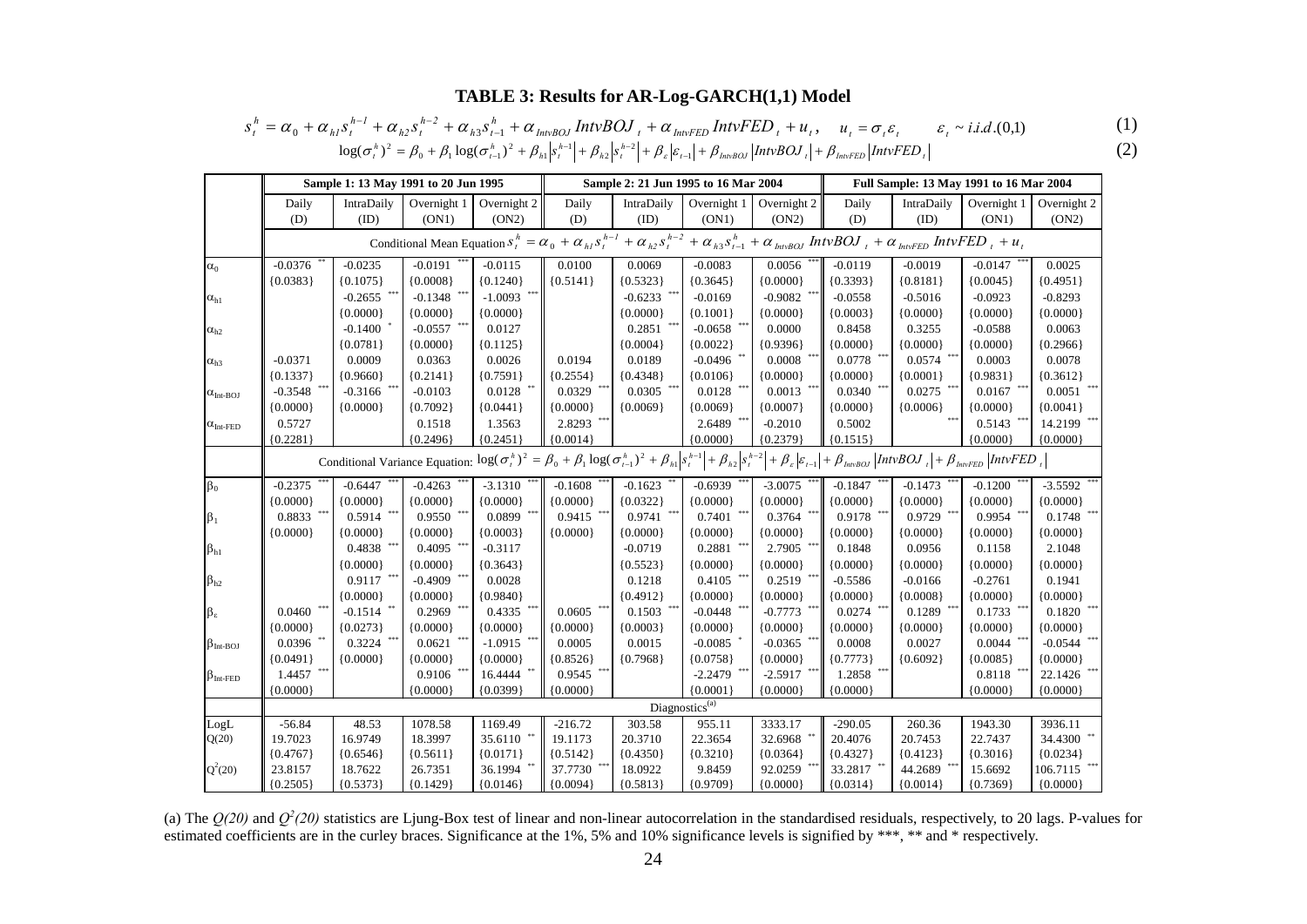

## **FIGURE 1: Intra-daily decomposition of holding periods**